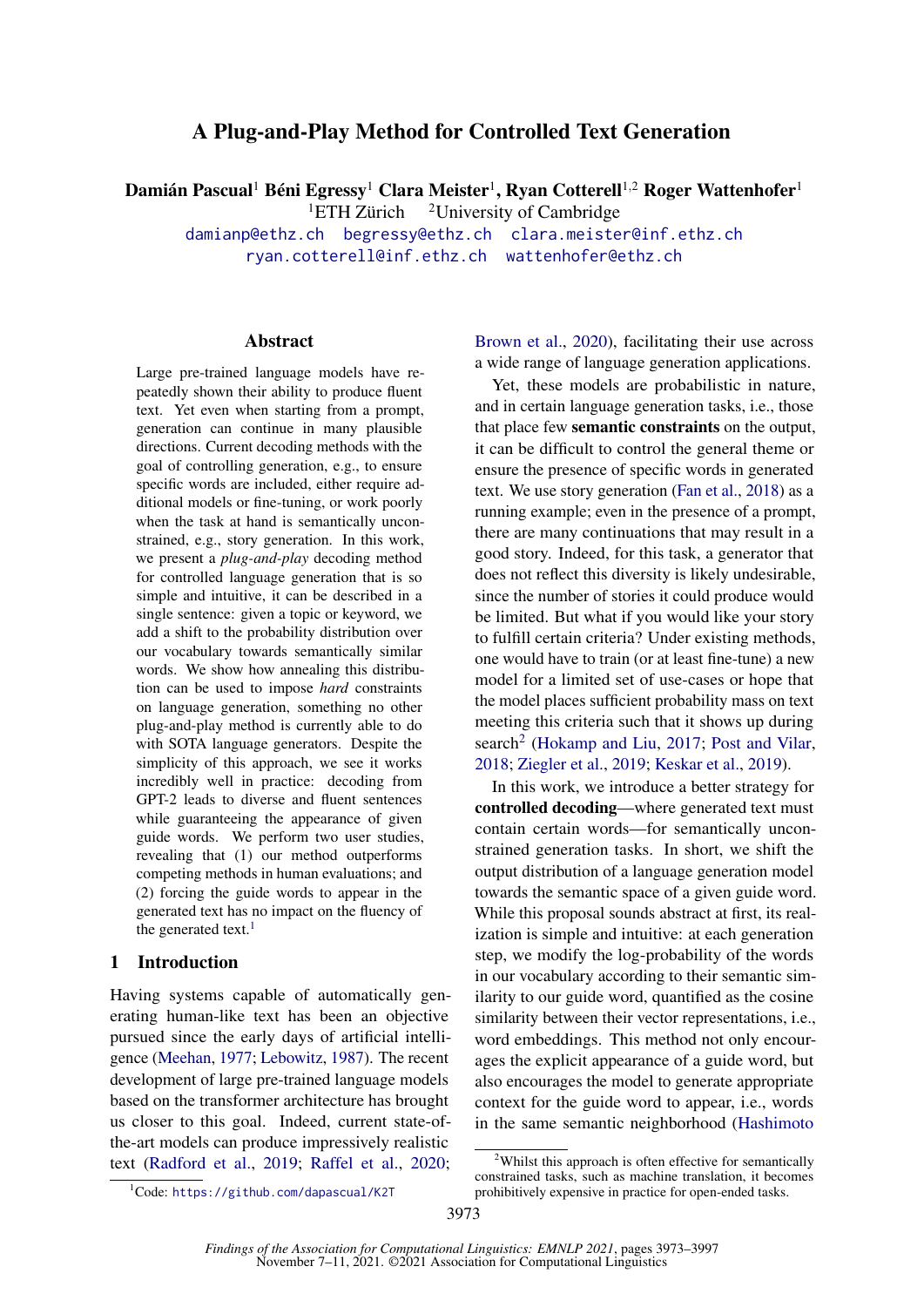[et al.,](#page-9-5) [2016\)](#page-9-5). By annealing the strength of the probability shift, we can guarantee that all guide words appear in our text. Moreover, this method allows for guidance towards both ordered and unordered sets of words. Our decoding strategy is plug-andplay, i.e., it can be combined with any autoregressive language model and decoding algorithm with no additional training, differentiating it from other self-claimed plug-and-play methods that both (1) require additional discriminators and (2) lack the ability to ensure the appearance of specific words [\(Dathathri et al.,](#page-9-6) [2020;](#page-9-6) [Krause et al.,](#page-9-7) [2020\)](#page-9-7). In particular, this means it is out-of-the-box compatible with large pre-trained transformer models [\(Brown](#page-8-0) [et al.,](#page-8-0) [2020;](#page-8-0) [Raffel et al.,](#page-10-1) [2020\)](#page-10-1).

We run extensive experiments with GPT-2 as our language model and find that our method produces text containing all specified guide words without an impact on the fluency and diversity of generated text. That is, we can control generation without harming text quality. Furthermore, we find that our strategy outperforms competing methods in human evaluations, and that generated text is close in fluency and overall quality to human text.

#### <span id="page-1-3"></span>2 Preliminaries

#### 2.1 Semantic Spaces

We model a semantic space as a vector space  $\mathbb{R}^d$ over concepts where distances indicate semantic similarities [\(Hashimoto et al.,](#page-9-5) [2016\)](#page-9-5). In practice, this amounts to assigning a vector representation to each concept that reflects its semantic properties; arguably, the most basic unit that we can use to represent concepts are words [\(Padó and Lapata,](#page-10-3) [2003\)](#page-10-3). While the notion of a semantic space is abstract in nature, prior research suggests that word embedding algorithms may in fact provide rough representations of these spaces [\(Hashimoto et al.,](#page-9-5) [2016\)](#page-9-5).

Word embeddings, i.e., continuous word representations produced by algorithms like word2vec [\(Mikolov et al.,](#page-10-4) [2013\)](#page-10-4) or GloVe [\(Pen](#page-10-5)[nington et al.,](#page-10-5) [2014\)](#page-10-5), have been studied in depth. Notably, it has been shown that cosine similarity between word embeddings learned by algorithms like GloVe provides a metric of semantic similarity [\(Erk,](#page-9-8) [2009;](#page-9-8) [Pennington et al.,](#page-10-5) [2014\)](#page-10-5). Motivated by these results, we adopt word embedding vectors  $\gamma(w)$  as points representing concepts in our semantic space—where  $\gamma : \mathcal{V} \to \mathbb{R}^d$  is the mapping learned by an embedding algorithm from a word in our vocabulary  $w \in V$  to the vector space  $\mathbb{R}^d$ ; we

adopt cosine similarity  $cos(\gamma(w), \gamma(w'))$  for words  $w, w'$  as our notion of semantic similarity.

### 2.2 Text Generation

We consider probabilistic models  $p$  that assign a probability to all sequences y in the space of strings  $\mathcal{Y}(\mathcal{V}, n_{\text{max}})$ , where V is the model's vocabulary and  $n_{\text{max}}$  is the maximum sequence length consid-ered;<sup>[3](#page-1-0)</sup> all sequences are padded with distinguished beginning-of- and end-of-sequence symbols BOS and EOS. In this work, we focus on the case of autoregressive locally normalized probabilistic models, for which the probability of a sequence y can be decomposed using the chain rule of probability:

$$
p(\mathbf{y}) = \prod_{t=1}^{|\mathbf{y}|} p(y_t | \mathbf{y}_{< t}) \tag{1}
$$

<span id="page-1-2"></span>In today's language generation tasks,  $p$  is typically parameterized by a neural network, e.g., a transformer or a recurrent neural network; these models have led to impressive results, producing language that is both fluent and coherent [\(Radford et al.,](#page-10-0) [2019;](#page-10-0) [Raffel et al.,](#page-10-1) [2020;](#page-10-1) [Brown et al.,](#page-8-0) [2020\)](#page-8-0).

Note that  $p$  may additionally be conditioned on some input x, e.g., an image or a sentence in a source language.<sup>[4](#page-1-1)</sup> Informally, we can view this conditioning as a shift of the mass of  $p$  towards the semantic space a model learns to map to from input x; this shift may be strong, as in the case of machine translation, where the outcome should satisfy strict semantic constraints, or weak, as in topic-oriented story generation, where text should simply follow a general theme.

The task of text generation is to decode sequences of natural language, i.e., text, from p. There are myriad strategies for decoding, with no single de facto method used for all language generation tasks. Yet with few exceptions, all can be described using a framework consisting of two components: a score function and a decoding algorithm. Following the structure of Eq. [1,](#page-1-2) we define decoding algorithms as the general class of algorithms—which may be stochastic or deterministic in nature—that decode text autoregressively according to a score function. Common examples include nucleus sampling [\(Holtzman et al.,](#page-9-9) [2020\)](#page-9-9) and beam search [\(Reddy,](#page-10-6) [1977;](#page-10-6) [Meister](#page-9-10)

<span id="page-1-0"></span><sup>&</sup>lt;sup>3</sup>[Typically, we have](#page-9-10)  $\mathcal{Y}(\mathcal{V}, n_{\text{max}}) = \mathcal{V}^{n_{\text{max}}}$ , i.e., the set  $\mathcal{Y}$ [is exponentially large in](#page-9-10)  $V$ .

<span id="page-1-1"></span><sup>4</sup>[We leave the dependence on](#page-9-10) x implicit when obvious [from context.](#page-9-10)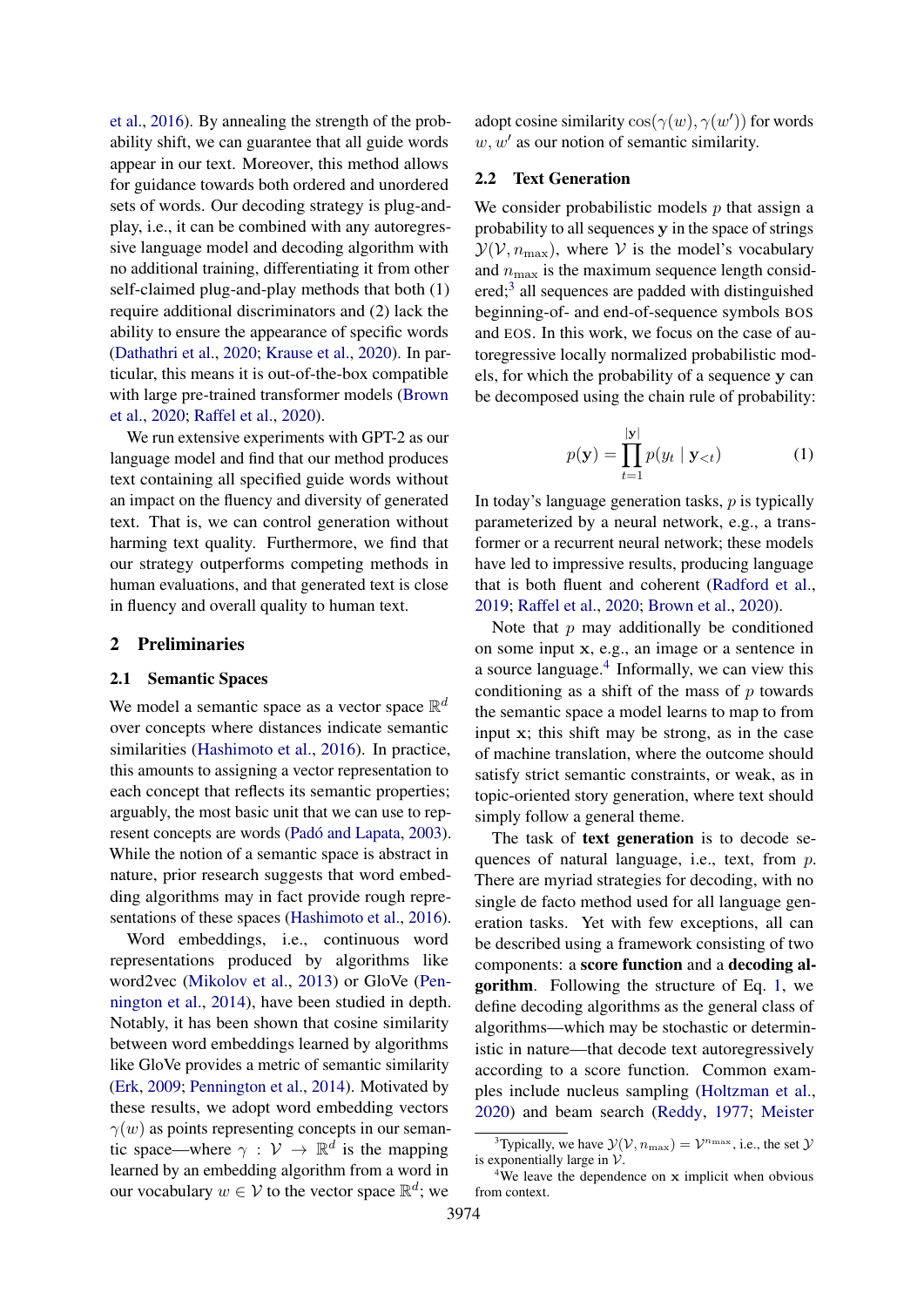[et al.,](#page-9-10) [2020\)](#page-9-10). Formally, we define a score function, score $(\cdot \mid y_{\leq t})$ :  $\mathcal{V}^t \to \mathbb{R}$ , as a map from strings generated under a model's vocabulary to a real number. As is clear from notation, we assume a dependency of this score on previously generated text  $y_{< t} = \langle y_1, \ldots, y_{t-1} \rangle$ . For probabilistic text generators, the default score function is score( $\cdot | \mathbf{y}_{\leq t}$ ) =  $\log p(\cdot | \mathbf{y}_{\leq t})$ .<sup>[5](#page-2-0)</sup> Other examples include mutual information (only applicable in the presence of an input x):  $score(\cdot | y_{\leq t}) = log(p(\cdot | y_{\leq t}, x)/p(y_{\leq t}))$ [\(Li et al.,](#page-9-11) [2016\)](#page-9-11). We note that for sampling-based decoding algorithms, the distribution over  $V$  output by score $(\cdot \mid y_{\leq t})$  is projected onto the  $\Delta^{|\mathcal{V}|-1}$ probability simplex—typically via the softmax transformation—such that it can be sampled from.<sup>[6](#page-2-1)</sup>

#### 2.3 Controlling Generation

Two different types of control can be applied over language generation models: soft control and hard control. Soft control aims at directing the mood or the general topic of the generated text, whilst hard control aims at ensuring that some explicit constraints are met, e.g., specific words are contained in the text. Note that soft control can also be reached via hard control, i.e., text that contains a set of words related to a certain topic should arguably revolve around that topic.

Some recent work has approached the problem of soft control on unconstrained language generation by training or fine-tuning language models [\(Ziegler et al.,](#page-11-0) [2019;](#page-11-0) [Yu et al.,](#page-11-1) [2017;](#page-11-1) [Keskar et al.,](#page-9-4) [2019\)](#page-9-4). However, given the existing trend towards using out-of-the-box pre-trained language models, it is desirable to develop control methods that are plug-and-play, i.e., that can be applied on an existing model without additional training. Yet currently, even methods that are termed plug-and-play require the training of an external discriminator [\(Dathathri et al.,](#page-9-6) [2020;](#page-9-6) [Krause et al.,](#page-9-7) [2020\)](#page-9-7).

While hard control of constrained generation, e.g., machine translation, can be attained with grid beam search methods [\(Hokamp and Liu,](#page-9-3) [2017;](#page-9-3) [Post and Vilar,](#page-10-2) [2018;](#page-10-2) [Hu et al.,](#page-9-12) [2019\)](#page-9-12), it is impractical to use the same approach for hard control of unconstrained generation. Methods such as grid beam search rely on the assumption that there

exists a core set of plausible candidates fulfilling the desired criteria. While typically true for machine translation—where a well-calibrated model places most of its probability mass on a (relatively) small subset of natural language sequences—this is not often the case for open-ended generation tasks. Recent work on stochastic search [\(Miao](#page-9-13) [et al.,](#page-9-13) [2019;](#page-9-13) [Sha,](#page-10-9) [2020\)](#page-10-9) has approached this problem by performing bidirectional search during generation and editing the text until the constraints are fulfilled. Although stochastic search is suitable for bidirectional RNN models, it is not yet clear if it can be applied to forward generation models, e.g., transformer-based models.

## 3 Keyword2Text

In this work, we propose *Keyword2Text* (K2T), a new and simple plug-and-play method for exerting hard control during text generation. By modifying the score function, we can incorporate a semantic shift at decoding time, without additional models or fine-tuning. This method is model agnostic—it works with any autoregressive language model, including pre-trained transformers, and can be combined with other decoding methods and objectives. Further, we show that K2T (1) does not require a pre-defined ordering of constraints, and (2) can be used for guaranteeing hard constraints.

### 3.1 A Controlled Generation Objective

We consider a probabilistic language generator  $p$ and a word  $w$ , which is either a specific word we would like to appear in the generated text or a topic we would like to to steer generation towards. We refer to  $\gamma(w) \in \mathbb{R}^d$  as our topic vector, i.e., the point in our semantic space associated with the word  $w$ . We propose a simple modification to the score function score( $\cdot | y_{\leq t}$ ) to guide generation towards w:

<span id="page-2-2"></span>score'(y<sub>t</sub>, w | 
$$
\mathbf{y}_{) = score(y<sub>t</sub> |  $\mathbf{y}_{) (2)  
+  $\lambda \cdot \max (0, \cos(\gamma(y_t), \gamma(w)))$ )$
$$

where  $\lambda$  is a hyperparameter indicating the strength of the shift. As we take  $\lambda \to 0$ , we recover our original score function; as  $\lambda \to \infty$ , the word w will be assigned increasingly more weight, until it becomes the dominating term in Eq. [2.](#page-2-2)

Note that we only consider positive similarities to avoid explicitly decrementing the scores of words that are favorable according to score(· |

<span id="page-2-1"></span><span id="page-2-0"></span> ${}^{5}$ Log-probability is often used for numerical stability.

<sup>&</sup>lt;sup>6</sup>Algorithms that decode sets, like beam search, may additionally include a *re-ranking* process with its own separate score function. This process allows a decoding algorithm to choose among a set of candidates, potentially taking into account global qualities of a sequence, such as length [\(Murray](#page-10-7) [and Chiang,](#page-10-7) [2018\)](#page-10-7) or coverage [\(Wu et al.,](#page-10-8) [2016\)](#page-10-8).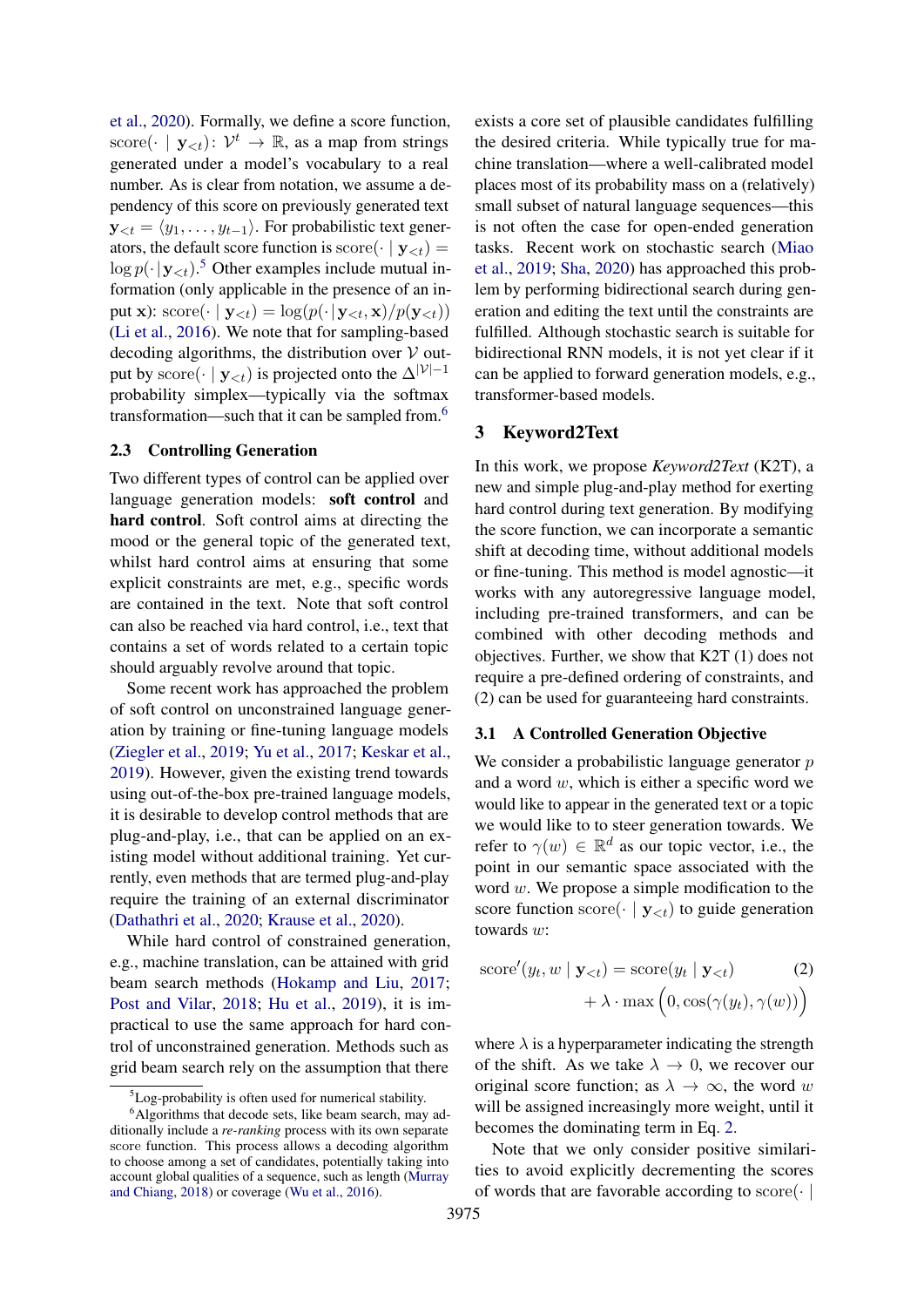$y_{\leq t}$ ). Including negative cosine similarities could be used to control generation *away* from certain words or concepts, e.g., text detoxification [\(Dathathri et al.,](#page-9-6) [2020;](#page-9-6) [Krause et al.,](#page-9-7) [2020\)](#page-9-7).

## <span id="page-3-3"></span>3.2 An Algorithm for Guided Generation

Using the framework given in [§2,](#page-1-3) the proposed score function can be used with any standard decoding algorithm, e.g., nucleus sampling or beam search. Yet incorporating this objective on its own will not guarantee that all the desired criteria for controlled decoding are met: it must be used in a principled way if we wish to work with multiple guide words or enforce the appearance of a word while still generating fluent text. We now present a general set of decoding algorithm modifications for controlled generation towards a list of guide words  $W = [w_1, \ldots, w_N].$ 

### 3.2.1 Ordered and Unordered Control

Given a list of guide words  $W$ , we propose two approaches for both the case where we need words  $w_n$  to appear in a fixed order as well as when any order suffices.

Fixed Order. We guide towards each of the words  $w_n$  in turn, i.e. we start at  $n = 1$  and take score' $(y_t, w_1 | y_{< t})$  as our score function until the word  $w_1$  appears in the generated text. Then, we switch to  $\text{score}'(y_t, w_2 | \mathbf{y}_{< t})$  until the word  $w_2$  appears in the generated text. We repeat this process until all N words appear in the generated text.

**Guide Closest.** We now treat  $W$  as a set, i.e., the ordering of guide words is no longer important. At any given decoding step, we shift the score function by the highest cosine similarity across all words  $w \in W_t$ .<sup>[7](#page-3-0)</sup> Explicitly, we score  $y_t$  as

score'(y<sub>t</sub>, W<sub>t</sub> | 
$$
\mathbf{y}_{) = score(y<sub>t</sub> |  $\mathbf{y}_{) + (3)  

$$
\lambda \cdot \max(0, \max_{w \in W_t} \cos(\gamma(y_t), \gamma(w))
$$$
$$

where we overload score'( $\cdot$  |  $y_{\leq t}$ ) to take a set  $W_t \subseteq W$ —the guide words that have *not* appeared before step  $t$ —as input. Notably, this implies that the guide words do *not* need to be ordered in our approach. Previously proposed decoding algorithms, e.g. [Hokamp and Liu](#page-9-3) [\(2017\)](#page-9-3) and [Post and Vilar](#page-10-2) [\(2018\)](#page-10-2), run in exponential time without an ordering

of the guide words. Note that in either of our approaches discussed above, once all  $w \in W$  appear in  $y_{\leq t}$ , we may revert back to the original score function score( $\cdot | \mathbf{y}_{\leq t}$ ).

#### 3.3 Guaranteeing Word Appearance

We can guarantee the appearance of guide words when generating text by controlling the shift parameter  $\lambda$  of Eq. [2.](#page-2-2) As said, this parameter regulates the spectrum ranging from uncontrolled generation to forcing the next word to be a guide word. We propose to increase  $\lambda$  on an exponential schedule. In words, as the generated sequence increases in length, so does the strength of the semantic shift, until we deterministically choose the guide word.  $8$ 

Formally, suppose the maximum length of the sequence is  $T$  and the previous guide word appeared at  $t_n$  (we define  $t_0 = 0$ ), then the weight at time t, where  $t_n < t < T - |W_t|$ , is given by

$$
\lambda_t = \begin{cases} \lambda_0 \exp\left\{\frac{c(t-t_n)}{T-|W_t| - t_n}\right\} & \text{if } t < T - |W_t| \\ \infty & \text{otherwise} \end{cases}
$$
(4)

Thus, as we approach the maximum length,  $T$ , we exponentially increase the shift parameter. When we have only enough space for the remaining guide words, i.e.  $t = T - |W_t|$ , we explicitly force the remaining guide words to appear by setting  $\lambda_t = \infty$ . We use the hyperparameters  $\lambda_0$  and c to control the initial value and growth of  $\lambda$ , respectively.<sup>[9](#page-3-2)</sup>

### 4 Experimental Setup

To evaluate our controlled decoding strategy, we run three sets of experiments: (1) analysis of hyperparameters; (2) comparison to competing methods; (3) comparison to human text. In each of these experiments, the task consists of generating text that contains certain keywords. We use GPT-2 large (774 million parameters; [Radford et al.,](#page-10-0) [2019\)](#page-10-0) as our language model and GloVe as the embedding algorithm that generates  $\gamma(\cdot)$ . For experiments (2) and (3), we additionally run user studies; in all experiments we calculate the following automatic metrics, which in combination, we take as an (imperfect) estimate of text quality [\(Welleck et al.,](#page-10-10) [2020;](#page-10-10) [Martins et al.,](#page-9-14) [2020\)](#page-9-14).

<span id="page-3-0"></span>Note that we do not shift the tokens towards all guide words additively; this corresponds to shifting towards the mean of the guide word embeddings, which may correspond to a different area of the semantic space.

<span id="page-3-1"></span><sup>&</sup>lt;sup>8</sup>Note that if all the keywords have not appeared and the *end-of-sequence* token is generated the algorithm discards it and samples again; i.e., *end-of-sequence* is not allowed until all the keywords have been generated.

<span id="page-3-2"></span>Empirically, we find that any reasonably large value of  $c$ works well, e.g.,  $c = 100$ .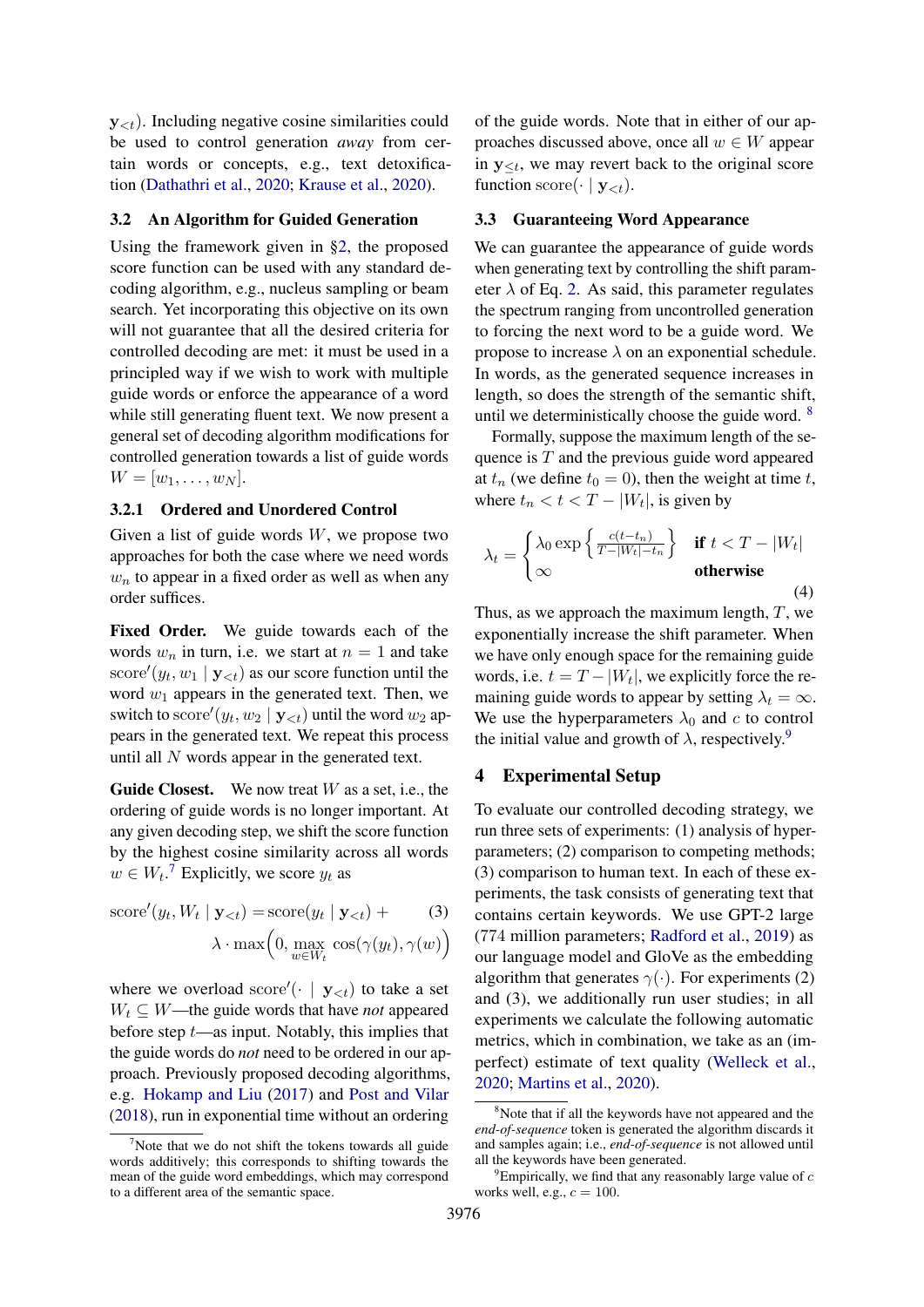- *Perplexity*: exponentiation of the negative average per-token log-probability under a language model, lower is typically considered better. We use a separate model Distil-GPT-2 [\(Wolf et al.,](#page-10-11) [2020\)](#page-10-11) to calculate perplexity to avoid inflated estimates [\(Liu et al.,](#page-9-15) [2016\)](#page-9-15).
- *Repetition*: we use the sequence repetition score from [Welleck et al.](#page-10-10) [\(2020\)](#page-10-10), which computes the proportion of repeated 4-grams in the text; a lower score implies less repetitive text. As reference, [Welleck et al.](#page-10-10) [\(2020\)](#page-10-10) find the repetition of human text from a subset of WikiText-103 [\(Mer](#page-9-16)[ity et al.,](#page-9-16) [2017\)](#page-9-16) to be 0.6%.
- *Success Rate*: Percentage of total number of keywords that appear in the text.

We use word stemming to check for the occurrence of the target words, i.e., if a generated word has the same stem as the keyword, it is counted as an occurrence; this way special cases such as plurals can be handled automatically, whilst keeping the text coherent by avoiding semantic redundancies, such as "protective protection".

### <span id="page-4-1"></span>4.1 Hyperparameter Analysis

To analyse hyperparameter choices, we devise a task that consists of generating a short piece of text that contains five keywords (cf. App. [A\)](#page-12-0). We use solely the *start of sequence* token as initial context for GPT-2 to start generating text, and we stop after 90 tokens have been generated. Since the keywords in each set bear no relation to each other, it is very challenging to include all of them in a coherent and fluent piece of text; in fact, generated samples tend to have high perplexity scores. Therefore, this task is highly demanding, making it a tough benchmark for controlled language generation.

#### 4.2 Comparison to Alternative Methods

Using the ROC story dataset, we compare against two methods for hard control in language generation, CGMH [\(Miao et al.,](#page-9-13) [2019\)](#page-9-13) and Planand-write [\(Yao et al.,](#page-10-12) [2019\)](#page-10-12); as a trainable baseline we fine-tune GPT-2. See App. [A](#page-12-0) for model details.

CGMH. CGMH is a stochastic search method that at each step samples a word in the generated sentence and an operation (replace, delete, insert). This method is plug-an-play but it works only with bidirectional language models. [Miao et al.](#page-9-13) show that CGMH clearly outperforms grid

beam search [\(Hokamp and Liu,](#page-9-3) [2017\)](#page-9-3) and the backward-forward model [\(Mou et al.,](#page-10-13) [2015\)](#page-10-13).

Plan-and-write. Plan-and-write is an end-to-end model for story generation, which takes a title as input and outputs a story. It proceeds in two steps: first, it generates a storyline represented by a sequence of keywords; then it generates a story based on the title and the storyline.

Fine-tuned GPT-2. To fine-tune GPT-2, for each training example we extract five keywords  $w_n$  from the story text using the publicly available YAKE library. Then, we provide these five keywords as a prompt together with the story text: "BOS  $w_1, w_2$ ,  $w_3$ ,  $w_4$ ,  $w_5 = \text{const}$  EOS", where EOS is the *endof-sequence* token. We fine-tune GPT2 on a Titan RTX GPU (24GB) for five epochs on causal language modeling, which takes around 26 hours. At evaluation time we give as initial context a prompt with the same format as during training and we use nucleus sampling with  $p = 0.9$ .

The objective of the ROC story dataset is to gen-erate stories given a title.<sup>[10](#page-4-0)</sup> To conform the dataset to our task, i.e., keyword to text, we build a test set of 20 titles randomly selected from the dataset and use the plan component of Plan-and-write [\(Yao et al.,](#page-10-12) [2019\)](#page-10-12) to generate five keywords from these titles. Using these keywords we generate one story with each of the competing methods, resulting in 20 examples per method. We perform a human evaluation comparing *GPT-2+K2T*, *CGMH* and *Plan-and-write* in which 30 evaluators are presented each of the three texts and asked to evaluate them relative to each other in terms of 4 criteria: fluency, logical consistency, creativity and best overall (see App. [A](#page-12-0) and [B](#page-13-0) for details).

### 4.3 Comparison to Human Text

To assess the quality of text generated using K2T with respect to human text, we generate news articles from keywords. We employ the 500N-KPCrowd dataset from [Marujo et al.](#page-9-17) [\(2011\)](#page-9-17), which consists of pieces of news written by professional journalists with keywords assigned by human annotators. For our evaluation, we randomly select ten keyword-article pairs from the test set. At generation time, the language model receives the first

<span id="page-4-0"></span><sup>&</sup>lt;sup>10</sup>We do not to evaluate on tasks like CommonGen [\(Lin](#page-9-18) [et al.,](#page-9-18) [2020\)](#page-9-18) since texts for those tasks are expected to be very simple; thus performance metrics would not reveal how K2T affects aspects such as fluency, which are vital in the tasks we consider, e.g., generating stories from models like GPT-2.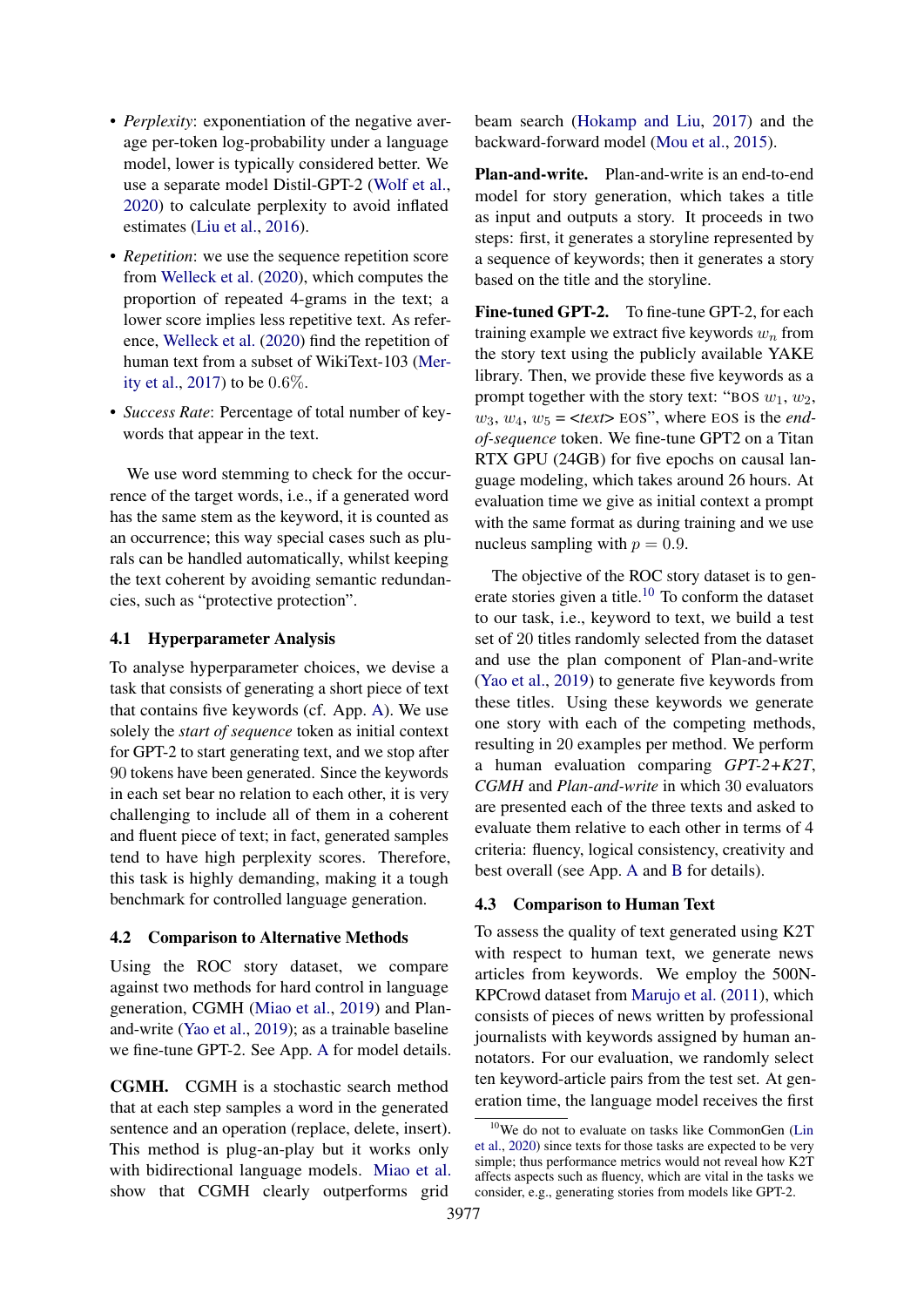<span id="page-5-1"></span>

| Method            | $SR(\%)$        | <b>PPL</b>        | Rep. $(\%)$    |
|-------------------|-----------------|-------------------|----------------|
| No control        | $0.6 \pm 0.5$   | $34.6 \pm 3.2$    | $2.4 \pm 0.7$  |
| W. $\lambda = 5$  | $4.4 \pm 0.9$   | $34.5 \pm 2.8$    | $3.7 \pm 0.8$  |
| W. $\lambda = 10$ | $52.0 \pm 3.4$  | $46.7 \pm 3.3$    | $7.2 \pm 1.3$  |
| $W \lambda = 20$  | $84.35 \pm 1.2$ | $225.9 \pm 132.6$ | $33.0 \pm 1.5$ |
| C. $\lambda = 5$  | $12.2 \pm 2.1$  | $29.8 \pm 1.3$    | $3.3 \pm 1.4$  |
| C. $\lambda = 10$ | $72.6 \pm 2.8$  | $44.75 \pm 3.7$   | $8.7 \pm 1.3$  |
| C. $\lambda = 20$ | $95.1 \pm 2.3$  | $99.3 \pm 20.1$   | $13.4 \pm 2.1$ |

Table 1: Comparison of the *No control*, *Guide words only (W)* and *Guide Context (C)* strategies.

30 words of the original article as initial context. In our baseline, the model receives no guidance, i.e.,  $\lambda = 0$ . We compare this to text generated from the same model albeit controlled by K2T.

We design our human evaluation based on best practices for evaluation of generated text [\(van der](#page-10-14) [Lee et al.,](#page-10-14) [2019\)](#page-10-14). Specifically, we prepare three sets of ten articles, each consisting of a combination of original articles (written by humans), articles generated by our method and articles generated by GPT-2 without control. We create three separate surveys so that evaluators will only be exposed to one version of each story (they do not know the origin). Participants are asked to evaluate how coherent, fluent and natural (human-like) each article is, as well as its overall quality, on a 7-point Likert scale [\(van der Lee et al.,](#page-10-14) [2019\)](#page-10-14), i.e., from 1 to 7 where higher is better (cf. App. [C\)](#page-13-1). Each survey is shown to 30 evaluators. In App. [C.2](#page-15-0) we show all the articles used in this study.

### 5 Results

#### 5.1 Hyperparameter Analysis

We perform the keyword to phrase task specified in [§4.1.](#page-4-1) We run each experiment ten times with different seeds and report the mean and standard deviation across the runs.

Controlled Generation. First, we assess the baseline effectiveness of our generation objective in Eq. [2](#page-2-2) for generating text that contains a set of guide words W. We compare three approaches.

- *No control*: language generation without guidance, i.e.,  $\lambda = 0$ ;
- *Guide words only*: [11](#page-5-0) shifting the scores only for

<span id="page-5-2"></span>

| $\lambda_0$ | <b>PPL</b>        | Rep. $(\%)$    |
|-------------|-------------------|----------------|
| 5.          | $58.4 \pm 4.5$    | $3.5 \pm 1.1$  |
| 10          | $70.5 \pm 7.1$    | $6.4 \pm 2.2$  |
| 15          | $109.5 \pm 24.2$  | $10.5 \pm 3.2$ |
| 20          | $235.8 \pm 352.2$ | $10.6 \pm 1.7$ |
| 25          | $135.8 \pm 44.9$  | $9.9 \pm 2.4$  |
| 30          | $310.3 \pm 366.8$ | $9.5 \pm 2.1$  |

Table 2: Evaluation of the shift strength  $\lambda$ .

the tokens corresponding exactly to the guide words W and not for similar words;

• *Guide context*: shifting the score for the guide words W in addition to semantically similar words.

In this evaluation we do not anneal  $\lambda$ ; thus, guide words are *not* guaranteed to appear. It follows that we can only evaluate the performance of our method under soft constraints. Unless otherwise stated, here and in the following, we apply unordered control with the *Guide Closest* strategy, we use score $(\cdot \mid y_{\leq t}) = \log p(\cdot | y_{\leq t})$  as our original score function and we use nucleus sampling with  $p = 0.9$  as the decoding algorithm. We present the results of this comparison in Table [1.](#page-5-1)

When the score function is not shifted (*No control*), the average success rate is only 0.6%, which serves as a random baseline. We see that guiding towards the context is more effective than guiding only towards the exact guide words, i.e., for the three values of  $\lambda$  considered here, both success rate and perplexity are significantly better. Furthermore, the repetition score of *Guide Context* is clearly better for  $\lambda = 20$ , the only value where both approaches reach a high success rate. Note that encouraging the appearance of specific keywords also helps keep the generated text on-topic; this may explain the lower perplexity of the best performing configuration versus *No control*. These results validate *Guide Context* as the best strategy.

**Initial Shift Strength**  $\lambda_0$ . Next, we investigate the effect of varying the initial shift strength  $\lambda_0$ ; here and in the remaining experiments we guarantee the appearance of all keywords. In Table [2](#page-5-2) we report perplexity and repetition for different values of  $\lambda_0$  (success rate is 100% in all cases). We see that increasing  $\lambda_0$  results in a worsening of perplexity and repetition scores, with strong variability across different runs, i.e., high standard deviation.

<span id="page-5-0"></span> $11$ This is similar to the weighted decoding (WD) baseline used in [\(Dathathri et al.,](#page-9-6) [2020\)](#page-9-6).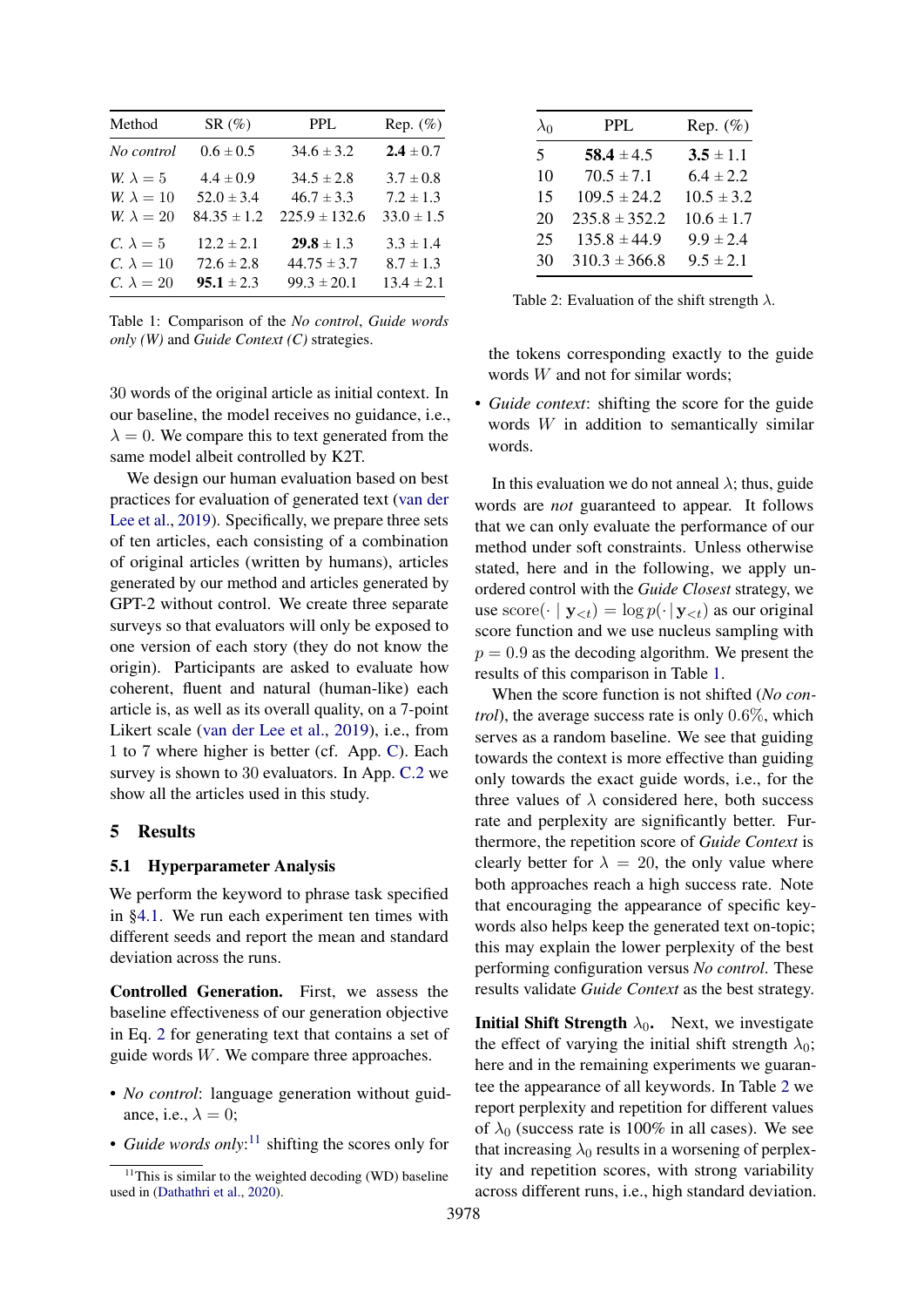<span id="page-6-0"></span>

| Strategy           | <b>PPL</b>     | Rep. $(\%)$    |
|--------------------|----------------|----------------|
| Guide Closest      | $58.4 \pm 4.5$ | $3.5 \pm 1.1$  |
| Guide All          | $39.7 \pm 2.7$ | $30.0 \pm 2.3$ |
| Guide Random       | $66.9 \pm 3.7$ | $1.5 \pm 0.5$  |
| <b>Fixed Order</b> | 61.7 $\pm$ 4.2 | $3.4 \pm 1.2$  |

Table 3: Comparison of different approaches for control towards unordered constraints with  $\lambda_0 = 5$ .

For  $\lambda_0 = 5$  the average perplexity (58.4) and repetition score (3.5%) are the best among the considered values; we use this value of  $\lambda_0$  in the remaining experiments.

Unordered Control. Given a set of words, it is not trivial to devise a strategy to guide text generation towards those words without a pre-specified order. We explore two additional strategies on top of *Guide Closest*, described in [§3.2:](#page-3-3)

- *Guide All*: We shift the scores towards all guide words at once, by adding the sum of the cosine similarities.
- *Guide Random*: At each generation step we choose the next guide word uniformly at random from the remaining guide words and shift the scores towards this word.

In Table [3](#page-6-0) we present the evaluation of these strategies. For reference, we also report results for guiding the guide words in order. We see that guiding towards *all* the words at the same time performs poorly in terms of repetition score (30.0%). On the other hand, *Guide Random* and *Guide Closest* produce similar results, with smaller perplexity for the *Guide Closest* strategy and thus, in the following we adopt the *Guide Closest* strategy.

Decoding Algorithm. Finally, we evaluate our method in conjunction with different decoding algorithms:

- Nucleus sampling (NS; [Holtzman et al.,](#page-9-9) [2020\)](#page-9-9) with  $p = 0.9$ .
- Beam search (BS) with 4 beams and length normalized re-ranking, i.e. taking the top- $K$  candidates according to  $score(y) = log p(y)/|y|$ .
- BS with word count (BS+WC): we increment the above re-ranking function if the generated token  $y_t$  corresponds to one of the remaining

<span id="page-6-1"></span>

| Strategy   | <b>PPL</b>     | Rep. $(\%)$    |
|------------|----------------|----------------|
| NS.        | $58.4 \pm 4.5$ | $3.5 \pm 1.1$  |
| BS.        | $9.8 \pm 0$    | $46.5 \pm 0$   |
| $BS+WC$    | $11.9 \pm 0$   | $38.7 \pm 0$   |
| $BS+WC+NS$ | $21.2 \pm 1.7$ | $13.4 \pm 2.2$ |

Table 4: Comparison of different decoding algorithms.

#### <span id="page-6-2"></span>Words: *Guide, Jump, Eight, Row, Settle*

Text: *One of the most common questions I get from new rowers is how to warm up before a race. Eight months ago, I wrote a guide to warm up and how to jump in the water, but I never got around to updating it. So I decided to settle the question once and for all, and try to write the best possible course through it.*

Words: *Search, Major, String, Cost, Village*

Text: *A major string of high-profile cost-cutting measures announced by the Ontario government this week is expected to result in a significant drop in the village's operating budget by the end of the year. The search for ways to lower the village's pension plan contribution from 7.5 per cent to 6.9 per cent is expected to save an additional \$80 million in the current fiscal year.*

Table 5: Examples of text generated by K2T.

guide words:

score<sup>'</sup>(
$$
\mathbf{y}_{< t}
$$
) = score( $\mathbf{y}_{< t}$ )  
+  $(|W| - |W_{t+1}|)$  (5)

where  $|W| - |W_t| \ge 0$  equals the number of guide words that have appeared by step  $t$ .

• BS+WC with NS (BS+WC+NS): we consider a hybrid of beam search and nucleus sampling where the words are sampled using nucleus (instead of deterministically picking the top words).

Table [4](#page-6-1) shows that while NS produces diverse text, its perplexity is the highest by a margin. Conversely, BS with and without word count reward, generates text with low perplexity but high repetition. The combination of both reaches the best trade-off.

In Table [5](#page-6-2) we show two examples generated with the best-performing configuration:  $\lambda_0 = 5$ , *Guide*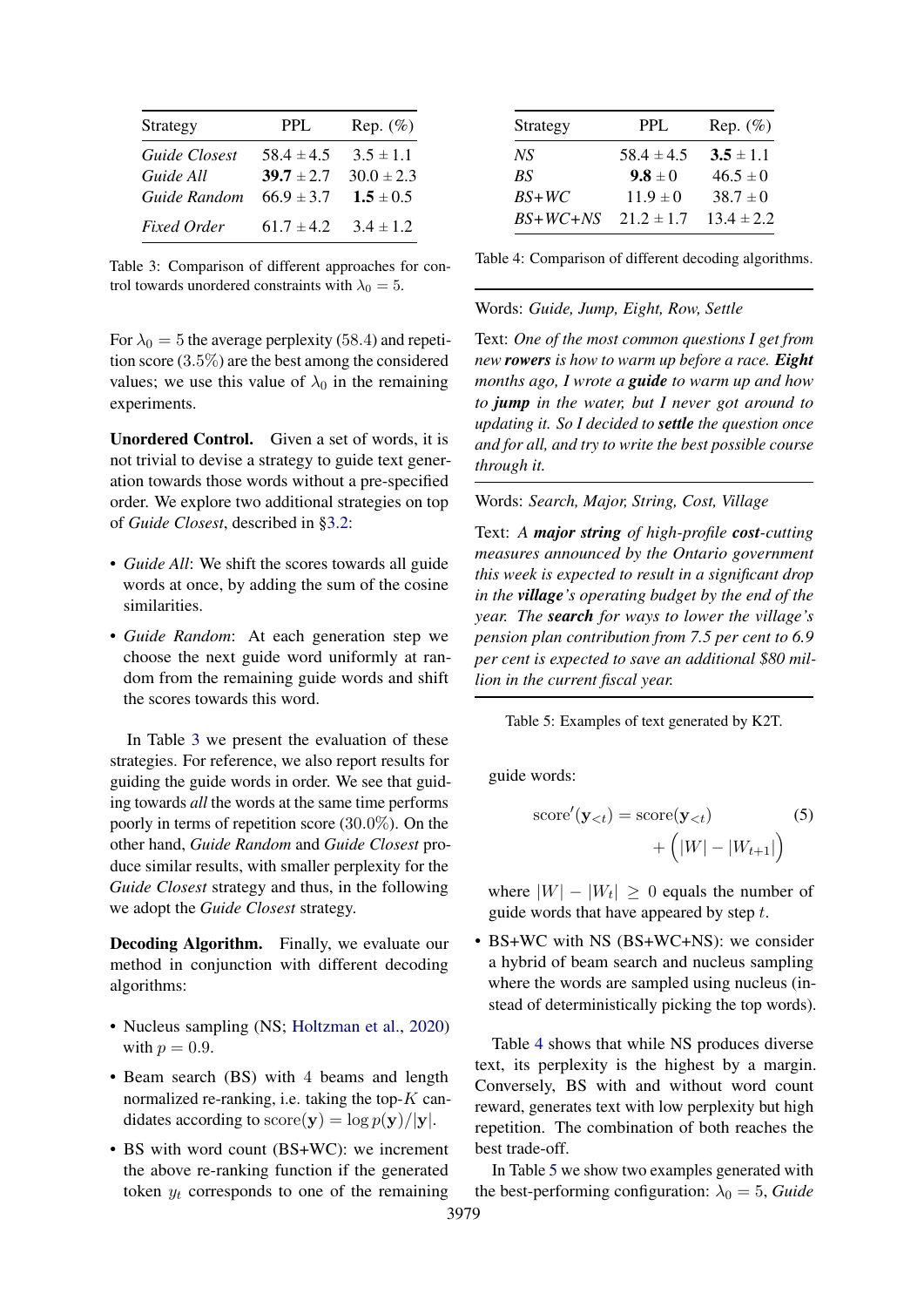<span id="page-7-2"></span>

| Method           | $SR(\%)$ | <b>PPL</b>  | Rep. $(\%)$ |
|------------------|----------|-------------|-------------|
| Plan-and-Write   | 96.0     | <b>33.9</b> | 25.7        |
| <b>CGMH</b>      | 97.0     | 127.8       | 1.6         |
| GPT-2 fine-tuned | 72.0     | 89.4        | 1.8         |
| $GPT-2+K2T$      | 100.0    | 48.8        | 1.5         |

Table 6: Comparison to competing methods.

*Closest*, *BS+WC+NS* decoding, which we use for the experiments in [§5.2](#page-7-0) and [§5.3.](#page-7-1)

#### <span id="page-7-0"></span>5.2 Comparison to Alternative Methods

In Table [6,](#page-7-2) we report metrics for each of the three methods (K2T, Plan-and-write and CGMH) on the keyword-to-text task based on the ROC dataset. Neither Plan-and-write (P&W), CGMH nor finetuned GPT-2 reach a 100% success rate and, while P&W presents the lowest perplexity, its repetition score is by far the highest (25.7). Conversely, although the repetition score of CGMH and GPT-2 fine-tuned are comparable to our method, they generate text with very high perplexity, 127.8 and 89.4 respectively. In light of these results, K2T seems to provide the best trade-off between perplexity and repetition, on top of reaching 100% success rate.

In Figure [1](#page-8-1) we see the results of the user study comparing CGMH, P&W and GPT-2+K2T. For each method, we report the proportion of times that it is chosen as the best of the three across four different axes: fluency, consistency, creativity and overall quality. K2T outperforms the other two in all aspects, in particular in creativity and overall quality. These results suggest that our method is superior to the baseline hard control methods on both objective and subjective metrics.

#### <span id="page-7-1"></span>5.3 Comparison to Human Text

In Table [7](#page-7-3) we report perplexity, repetition score and success rate on the news article task. We compare the original news articles with those generated by uncontrolled GPT-2 and with GPT-2 controlled by K2T. We see that without controlling GPT-2, the keywords do not appear in the generated texts, despite the 30 words of initial context. This suggests that methods such as grid beam search [\(Hokamp](#page-9-3) [and Liu,](#page-9-3) [2017;](#page-9-3) [Post and Vilar,](#page-10-2) [2018\)](#page-10-2) would perform poorly. We also see that when GPT-2 is controlled by K2T, the text it generates is close to the original text in terms of perplexity and repetition score. To explore the perceived impact of the differences, we

<span id="page-7-3"></span>

| Text     |       |      | $SR(\%)$ PPL Rep. $(\%)$ |
|----------|-------|------|--------------------------|
| Original | 100.0 | 15.2 | 1.3                      |
| $GPT-2$  | 0.0   | 88   | 11.5                     |
| Ours     | 100.0 | 12.5 | 1.0                      |

Table 7: Comparison of the *original* articles and text generated by *GPT-2* without and with control (*ours*).

look at the results of the human evaluations.

Figure [2](#page-8-2) shows the results of the human evaluations on the news article task. As expected, news articles written by professional journalists are assessed superior to those written by GPT-2 when controlled by K2T. Although the difference is statistically significant ( $p < 0.05$ ; t-test), it is small: less than 0.6 points for each of the evaluated properties on a scale from 1 to 7. Furthermore, the text generated when controlling GPT-2 is comparable in terms of naturalness and fluency, and significantly better ( $p < 0.05$ ; t-test) in terms of consistency and overall quality, than the text from uncontrolled GPT-2. These results demonstrate that K2T does not compromise the quality of the generated text. Further, the resulting text is close in perceived quality to human text.

### 6 Related Work

Various other approaches exist for controlled language generation; here we review those that are not discussed in [§2.](#page-1-3)

Hard Control. Hard control of autoregressive language models in unconstrained settings has remained elusive thus far. [Xu et al.](#page-10-15) [\(2020\)](#page-10-15) propose a framework to exert hard control over language generation which, nevertheless, requires training three large transformer models.

Soft Control. Related to our approach of using semantic spaces to control generation, [Chang et al.](#page-8-3) [\(2021\)](#page-8-3) use the space of GloVe embeddings to define control topics. However, this method is not plug-and-play since it requires fine-tuning a GPT-2 encoder to generate text aligned with the control topics. A number of plug-and-play methods for soft control exist that use external discriminators to steer language generation. [Holtzman et al.](#page-9-19) [\(2018\)](#page-9-19) train discriminators on different linguistic properties to improve the quality of generated text. [Dathathri et al.](#page-9-6) [\(2020\)](#page-9-6) use the gradients of an external discriminator to direct the generation of a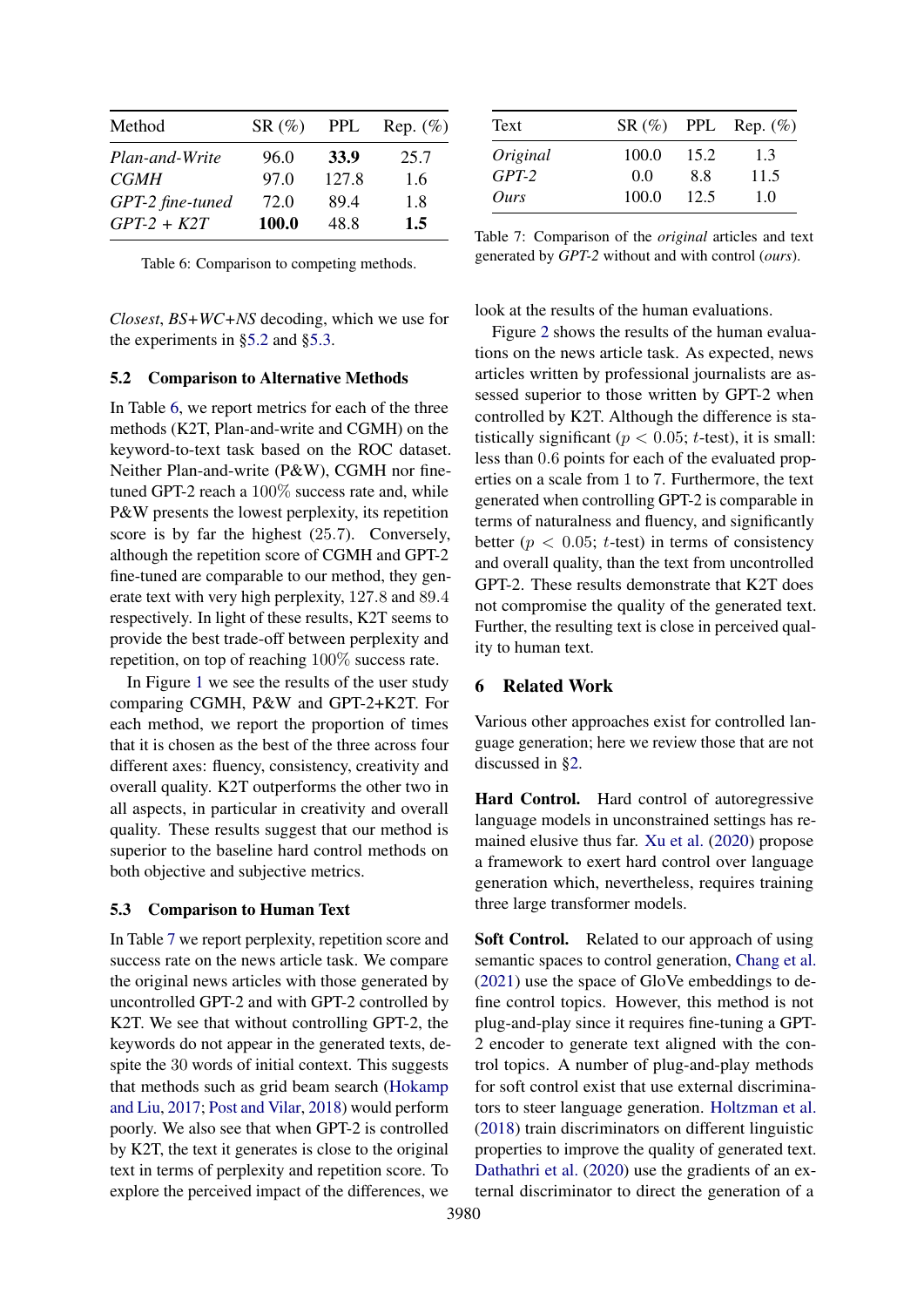<span id="page-8-1"></span>

Figure 1: User study comparing the three methods; bars indicate how often each method was picked as the best.

Consistency Fluency Naturalness Overall  $\overline{2}$ Score [1-7] **GPT2 I** Original ll Ours

Figure 2: User study comparing our control method to *original* and *GPT-2* articles.

pre-trained language model towards the target topic. Similarly, [Krause et al.](#page-9-7) [\(2020\)](#page-9-7) use a contrastive strategy to soft-control language generation. [Yang](#page-10-16) [and Klein](#page-10-16) [\(2021\)](#page-10-16) directly modify the output probabilities of a (pre-trained) language model using the output of a discriminator that determines whether future text will contain the desired attribute, e.g., formality. Unfortunately, the use of external discriminators limits the applicability of these methods since they require training data for each of the target topics or attributes. Our method elegantly dispenses with the need for a discriminator by using the geometric properties of semantic spaces.

## 7 Conclusion

In this work, we present K2T, a simple and intuitive plug-and-play decoding method that can be used to impose controls on any autoregressive model for language generation, including large pre-trained transformers, like GPT-2. Our method guarantees the appearance of guide words and requires neither re-training nor the use of external discriminators. Our two user studies reveal that K2T is superior to competing hard control methods and that there is no statistical difference in perceived fluency, consistency and overall quality between news articles generated by our method and by GPT-2 without control. In future work, we plan to investigate in more detail the application of this decoding method to soft control tasks and to text detoxification.

## Ethics Statement

We recognize that controllable language generation can potentially be used to produce misinformation or offensive text. However, we believe that further research on controllable generation is necessary to ensure that we have at our disposal the tools needed to prevent automatic language generation

techniques from being used for malicious purposes. Methods for controlling large pre-trained language models are also a promising tool to mitigate the generation of biased text, e.g., steering generation towards the semantic space of both "woman" and "doctor" may mitigate the bias typically seen surrounding stereotypically male-oriented professions. We believe this is an important future direction for our work. Further, we consider the environmental impacts of our method. As our method is completely plug-and-play, i.e., it is able to make use of pre-trained language models and word embeddings, we hope that it can be utilized in place of techniques that require extensive model training. This would in turn reduce the energy consumption required to setup a controllable language generation system, which for large language generation models, can be quite significant.

### References

4

<span id="page-8-2"></span>6

- <span id="page-8-0"></span>Tom Brown, Benjamin Mann, Nick Ryder, Melanie Subbiah, Jared D. Kaplan, Prafulla Dhariwal, Arvind Neelakantan, Pranav Shyam, Girish Sastry, Amanda Askell, Sandhini Agarwal, Ariel Herbert-Voss, Gretchen Krueger, Tom Henighan, Rewon Child, Aditya Ramesh, Daniel Ziegler, Jeffrey Wu, Clemens Winter, Chris Hesse, Mark Chen, Eric Sigler, Mateusz Litwin, Scott Gray, Benjamin Chess, Jack Clark, Christopher Berner, Sam McCandlish, Alec Radford, Ilya Sutskever, and Dario Amodei. 2020. [Language models are few-shot learners.](https://proceedings.neurips.cc/paper/2020/file/1457c0d6bfcb4967418bfb8ac142f64a-Paper.pdf) In *Advances in Neural Information Processing Systems*, volume 33, pages 1877–1901.
- <span id="page-8-3"></span>Haw-Shiuan Chang, Jiaming Yuan, Mohit Iyyer, and Andrew McCallum. 2021. [Changing the mind of](https://aclanthology.org/2021.eacl-main.223) [transformers for topically-controllable language gen](https://aclanthology.org/2021.eacl-main.223)[eration.](https://aclanthology.org/2021.eacl-main.223) In *Proceedings of the 16th Conference of the European Chapter of the Association for Computational Linguistics: Main Volume*, pages 2601– 2611, Online. Association for Computational Linguistics.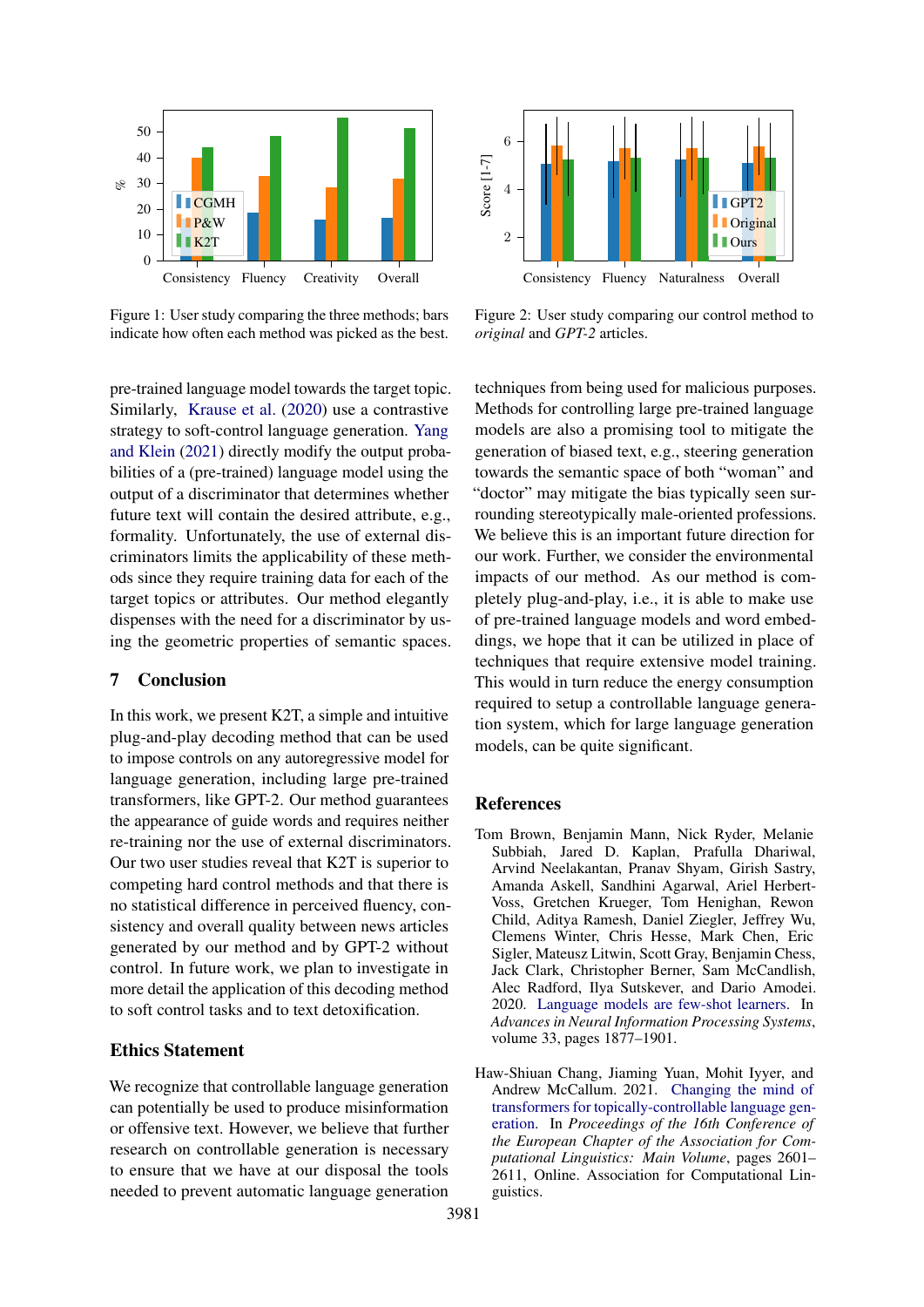- <span id="page-9-6"></span>Sumanth Dathathri, Andrea Madotto, Janice Lan, Jane Hung, Eric Frank, Piero Molino, Jason Yosinski, and Rosanne Liu. 2020. [Plug and play language mod](https://openreview.net/forum?id=H1edEyBKDS)[els: A simple approach to controlled text generation.](https://openreview.net/forum?id=H1edEyBKDS) In *8th International Conference on Learning*, Addis Ababa, Ethiopia.
- <span id="page-9-8"></span>Katrin Erk. 2009. [Representing words as regions in](https://aclanthology.org/W09-1109) [vector space.](https://aclanthology.org/W09-1109) In *Proceedings of the Thirteenth Conference on Computational Natural Language Learning (CoNLL-2009)*, pages 57–65, Boulder, Colorado. Association for Computational Linguistics.
- <span id="page-9-2"></span>Angela Fan, Mike Lewis, and Yann Dauphin. 2018. [Hi](https://doi.org/10.18653/v1/P18-1082)[erarchical neural story generation.](https://doi.org/10.18653/v1/P18-1082) In *Proceedings of the 56th Annual Meeting of the Association for Computational Linguistics (Volume 1: Long Papers)*, pages 889–898, Melbourne, Australia. Association for Computational Linguistics.
- <span id="page-9-5"></span>Tatsunori B. Hashimoto, David Alvarez-Melis, and Tommi S. Jaakkola. 2016. [Word embeddings as met](https://doi.org/10.1162/tacl_a_00098)[ric recovery in semantic spaces.](https://doi.org/10.1162/tacl_a_00098) *Transactions of the Association for Computational Linguistics*, 4:273– 286.
- <span id="page-9-3"></span>Chris Hokamp and Qun Liu. 2017. [Lexically con](https://doi.org/10.18653/v1/P17-1141)[strained decoding for sequence generation using grid](https://doi.org/10.18653/v1/P17-1141) [beam search.](https://doi.org/10.18653/v1/P17-1141) In *Proceedings of the 55th Annual Meeting of the Association for Computational Linguistics (Volume 1: Long Papers)*, pages 1535–1546, Vancouver, Canada. Association for Computational Linguistics.
- <span id="page-9-9"></span>Ari Holtzman, Jan Buys, Li Du, Maxwell Forbes, and Yejin Choi. 2020. [The curious case of neural text](https://openreview.net/forum?id=rygGQyrFvH) [degeneration.](https://openreview.net/forum?id=rygGQyrFvH) In *8th International Conference on Learning Representations*, Addis Ababa, Ethiopia.
- <span id="page-9-19"></span>Ari Holtzman, Jan Buys, Maxwell Forbes, Antoine Bosselut, David Golub, and Yejin Choi. 2018. [Learning to write with cooperative discriminators.](https://doi.org/10.18653/v1/P18-1152) In *Proceedings of the 56th Annual Meeting of the Association for Computational Linguistics (Volume 1: Long Papers)*, pages 1638–1649, Melbourne, Australia. Association for Computational Linguistics.
- <span id="page-9-12"></span>J. Edward Hu, Huda Khayrallah, Ryan Culkin, Patrick Xia, Tongfei Chen, Matt Post, and Benjamin Van Durme. 2019. [Improved lexically constrained](https://doi.org/10.18653/v1/N19-1090) [decoding for translation and monolingual rewriting.](https://doi.org/10.18653/v1/N19-1090) In *Proceedings of the 2019 Conference of the North American Chapter of the Association for Computational Linguistics: Human Language Technologies, Volume 1 (Long and Short Papers)*, pages 839–850, Minneapolis, Minnesota. Association for Computational Linguistics.
- <span id="page-9-4"></span>Nitish Shirish Keskar, Bryan McCann, Lav R. Varshney, Caiming Xiong, and Richard Socher. 2019. [Ctrl: A conditional transformer language model for](http://arxiv.org/abs/1909.05858) [controllable generation.](http://arxiv.org/abs/1909.05858) *CoRR*, abs/1909.05858.
- <span id="page-9-7"></span>Ben Krause, Akhilesh Deepak Gotmare, Bryan Mc-Cann, Nitish Shirish Keskar, Shafiq Joty, Richard

Socher, and Nazneen Fatema Rajani. 2020. [GeDi:](http://arxiv.org/abs/2009.06367) [Generative discriminator guided sequence genera](http://arxiv.org/abs/2009.06367)[tion.](http://arxiv.org/abs/2009.06367) *CoRR*, abs/2009.06367.

- <span id="page-9-1"></span>Michael Lebowitz. 1987. Planning stories. In *Proceedings of the 9th Annual Conference of the Cognitive Science Society*, pages 234–242.
- <span id="page-9-11"></span>Jiwei Li, Michel Galley, Chris Brockett, Jianfeng Gao, and Bill Dolan. 2016. [A diversity-promoting ob](https://doi.org/10.18653/v1/N16-1014)[jective function for neural conversation models.](https://doi.org/10.18653/v1/N16-1014) In *Proceedings of the 2016 Conference of the North American Chapter of the Association for Computational Linguistics: Human Language Technologies*, pages 110–119, San Diego, California. Association for Computational Linguistics.
- <span id="page-9-18"></span>Bill Yuchen Lin, Wangchunshu Zhou, Ming Shen, Pei Zhou, Chandra Bhagavatula, Yejin Choi, and Xiang Ren. 2020. [CommonGen: A constrained text gen](https://doi.org/10.18653/v1/2020.findings-emnlp.165)[eration challenge for generative commonsense rea](https://doi.org/10.18653/v1/2020.findings-emnlp.165)[soning.](https://doi.org/10.18653/v1/2020.findings-emnlp.165) In *Findings of the Association for Computational Linguistics: EMNLP 2020*, pages 1823–1840, Online. Association for Computational Linguistics.
- <span id="page-9-15"></span>Chia-Wei Liu, Ryan Lowe, Iulian Serban, Mike Noseworthy, Laurent Charlin, and Joelle Pineau. 2016. [How NOT to evaluate your dialogue system: An](https://doi.org/10.18653/v1/D16-1230) [empirical study of unsupervised evaluation metrics](https://doi.org/10.18653/v1/D16-1230) [for dialogue response generation.](https://doi.org/10.18653/v1/D16-1230) In *Proceedings of the 2016 Conference on Empirical Methods in Natural Language Processing*, pages 2122–2132, Austin, Texas. Association for Computational Linguistics.
- <span id="page-9-14"></span>Pedro Henrique Martins, Zita Marinho, and André F. T. Martins. 2020. [Sparse text generation.](https://doi.org/10.18653/v1/2020.emnlp-main.348) In *Proceedings of the 2020 Conference on Empirical Methods in Natural Language Processing (EMNLP)*, pages 4252–4273, Online. Association for Computational Linguistics.
- <span id="page-9-17"></span>Luís Marujo, Márcio Viveiros, and João Paulo Neto. 2011. [Keyphrase cloud generation of broadcast](http://www.isca-speech.org/archive/interspeech_2011/i11_2393.html) [news.](http://www.isca-speech.org/archive/interspeech_2011/i11_2393.html) In *Proceedings of the 12th Annual Conference of the International Speech Communication Association*, pages 2393–2396. ISCA.
- <span id="page-9-0"></span>James R. Meehan. 1977. [TALE-SPIN, an interactive](http://ijcai.org/Proceedings/77-1/Papers/013.pdf) [program that writes stories.](http://ijcai.org/Proceedings/77-1/Papers/013.pdf) In *Proceedings of the 5th International Joint Conference on Artificial Intelligence*, pages 91–98.
- <span id="page-9-10"></span>Clara Meister, Tim Vieira, and Ryan Cotterell. 2020. [If](https://aclanthology.org/2020.emnlp-main.170.pdf) [beam search is the answer, what was the question?](https://aclanthology.org/2020.emnlp-main.170.pdf) In *Proceedings of the 2020 Conference on Empirical Methods in Natural Language Processing*, Online. Association for Computational Linguistics.
- <span id="page-9-16"></span>Stephen Merity, Caiming Xiong, James Bradbury, and Richard Socher. 2017. [Pointer sentinel mixture mod](https://openreview.net/forum?id=Byj72udxe)[els.](https://openreview.net/forum?id=Byj72udxe) In *5th International Conference on Learning Representations*, Toulon, France.
- <span id="page-9-13"></span>Ning Miao, Hao Zhou, Lili Mou, Rui Yan, and Lei Li. 2019. [CGMH: constrained sentence generation by](https://doi.org/10.1609/aaai.v33i01.33016834) [metropolis-hastings sampling.](https://doi.org/10.1609/aaai.v33i01.33016834) In *The Thirty-Third*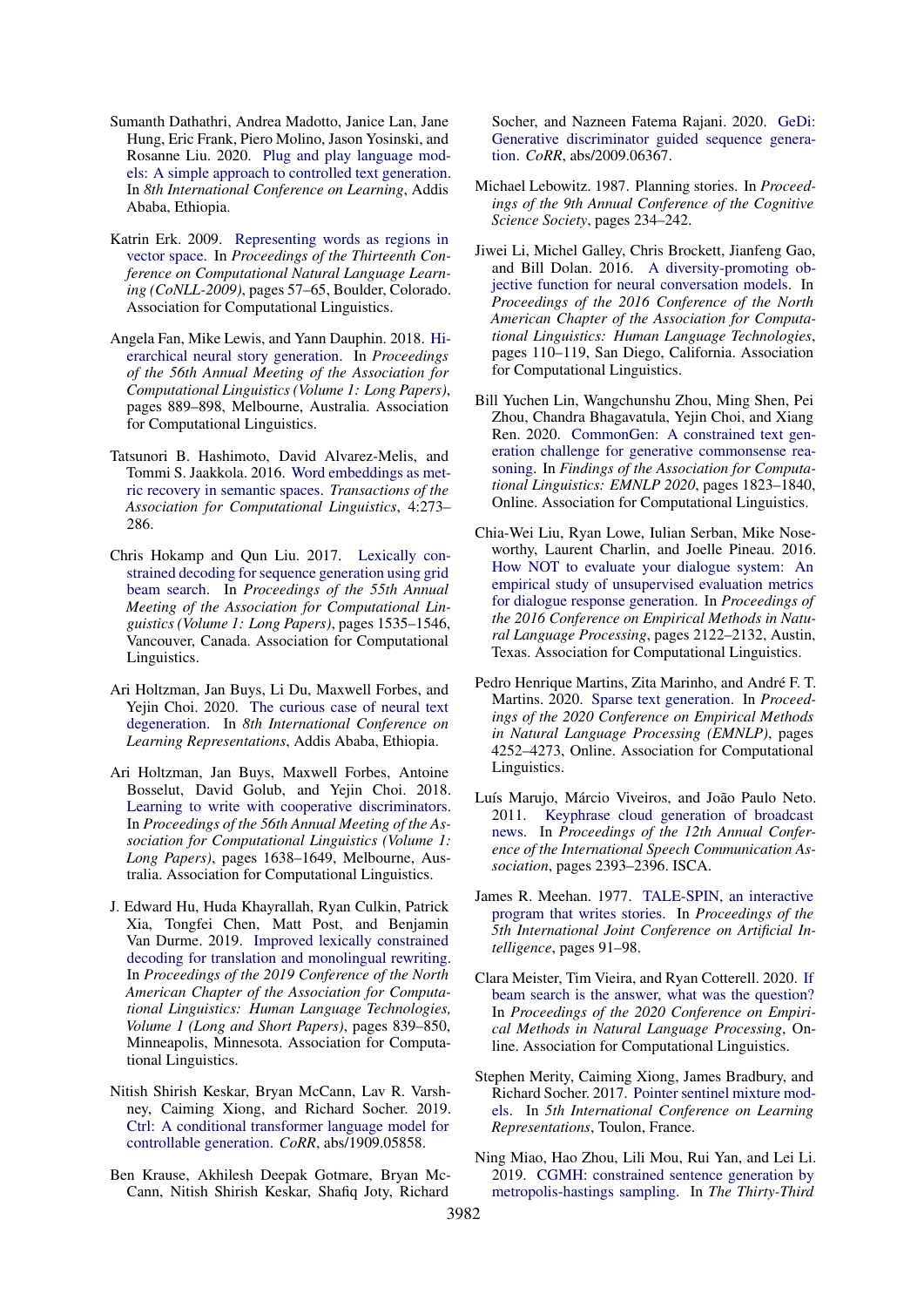*AAAI Conference on Artificial Intelligence*, pages 6834–6842. AAAI Press.

- <span id="page-10-4"></span>Tomás Mikolov, Kai Chen, Greg Corrado, and Jeffrey Dean. 2013. [Efficient estimation of word rep](http://arxiv.org/abs/1301.3781)[resentations in vector space.](http://arxiv.org/abs/1301.3781) In *1st International Conference on Learning Representations (Workshop Track)*, Scottsdale, Arizona, USA.
- <span id="page-10-17"></span>Nasrin Mostafazadeh, Nathanael Chambers, Xiaodong He, Devi Parikh, Dhruv Batra, Lucy Vanderwende, Pushmeet Kohli, and James Allen. 2016. [A cor](https://doi.org/10.18653/v1/N16-1098)[pus and cloze evaluation for deeper understanding of](https://doi.org/10.18653/v1/N16-1098) [commonsense stories.](https://doi.org/10.18653/v1/N16-1098) In *Proceedings of the 2016 Conference of the North American Chapter of the Association for Computational Linguistics: Human Language Technologies*, pages 839–849, San Diego, California. Association for Computational Linguistics.
- <span id="page-10-13"></span>Lili Mou, Rui Yan, Ge Li, Lu Zhang, and Zhi Jin. 2015. [Backward and forward language model](https://arxiv.org/abs/1512.06612)[ing for constrained sentence generation.](https://arxiv.org/abs/1512.06612) *CoRR*, abs/1512.06612.
- <span id="page-10-7"></span>Kenton Murray and David Chiang. 2018. [Correct](https://doi.org/10.18653/v1/W18-6322)[ing length bias in neural machine translation.](https://doi.org/10.18653/v1/W18-6322) In *Proceedings of the Third Conference on Machine Translation: Research Papers*, pages 212–223, Brussels, Belgium. Association for Computational Linguistics.
- <span id="page-10-3"></span>Sebastian Padó and Mirella Lapata. 2003. [Construct](https://doi.org/10.3115/1075096.1075113)[ing semantic space models from parsed corpora.](https://doi.org/10.3115/1075096.1075113) In *Proceedings of the 41st Annual Meeting of the Association for Computational Linguistics*, pages 128– 135, Sapporo, Japan. Association for Computational Linguistics.
- <span id="page-10-5"></span>Jeffrey Pennington, Richard Socher, and Christopher Manning. 2014. [GloVe: Global vectors for word](https://doi.org/10.3115/v1/D14-1162) [representation.](https://doi.org/10.3115/v1/D14-1162) In *Proceedings of the 2014 Conference on Empirical Methods in Natural Language Processing (EMNLP)*, pages 1532–1543, Doha, Qatar. Association for Computational Linguistics.
- <span id="page-10-2"></span>Matt Post and David Vilar. 2018. [Fast lexically con](https://doi.org/10.18653/v1/N18-1119)[strained decoding with dynamic beam allocation for](https://doi.org/10.18653/v1/N18-1119) [neural machine translation.](https://doi.org/10.18653/v1/N18-1119) In *Proceedings of the 2018 Conference of the North American Chapter of the Association for Computational Linguistics: Human Language Technologies, Volume 1 (Long Papers)*, pages 1314–1324, New Orleans, Louisiana. Association for Computational Linguistics.
- <span id="page-10-0"></span>Alec Radford, Jeffrey Wu, Rewon Child, David Luan, Dario Amodei, and Ilya Sutskever. 2019. [Language](https://openai.com/blog/better-language-models/) [models are unsupervised multitask learners.](https://openai.com/blog/better-language-models/) *OpenAI Blog*, 1(8):9.
- <span id="page-10-1"></span>Colin Raffel, Noam Shazeer, Adam Roberts, Katherine Lee, Sharan Narang, Michael Matena, Yanqi Zhou, Wei Li, and Peter J. Liu. 2020. [Exploring](http://jmlr.org/papers/v21/20-074.html) [the limits of transfer learning with a unified text-to](http://jmlr.org/papers/v21/20-074.html)[text transformer.](http://jmlr.org/papers/v21/20-074.html) *Journal of Machine Learning Research*, 21(140):1–67.
- <span id="page-10-6"></span>Raj Reddy. 1977. [Speech understanding systems: A](https://doi.org/10.1184/R1/6609821.v1) [summary of results of the five-year research effort at](https://doi.org/10.1184/R1/6609821.v1) [carnegie mellon university.](https://doi.org/10.1184/R1/6609821.v1)
- <span id="page-10-9"></span>Lei Sha. 2020. [Gradient-guided unsupervised lexically](https://doi.org/10.18653/v1/2020.emnlp-main.701) [constrained text generation.](https://doi.org/10.18653/v1/2020.emnlp-main.701) In *Proceedings of the 2020 Conference on Empirical Methods in Natural Language Processing (EMNLP)*, pages 8692–8703, Online. Association for Computational Linguistics.
- <span id="page-10-14"></span>Chris van der Lee, Albert Gatt, Emiel van Miltenburg, Sander Wubben, and Emiel Krahmer. 2019. [Best](https://doi.org/10.18653/v1/W19-8643) [practices for the human evaluation of automatically](https://doi.org/10.18653/v1/W19-8643) [generated text.](https://doi.org/10.18653/v1/W19-8643) In *Proceedings of the 12th International Conference on Natural Language Generation*, pages 355–368, Tokyo, Japan. Association for Computational Linguistics.
- <span id="page-10-10"></span>Sean Welleck, Ilia Kulikov, Stephen Roller, Emily Dinan, Kyunghyun Cho, and Jason Weston. 2020. [Neu](https://openreview.net/forum?id=SJeYe0NtvH)[ral text generation with unlikelihood training.](https://openreview.net/forum?id=SJeYe0NtvH) In *8th International Conference on Learning Representations*, Addis Ababa, Ethiopia.
- <span id="page-10-11"></span>Thomas Wolf, Lysandre Debut, Victor Sanh, Julien Chaumond, Clement Delangue, Anthony Moi, Pierric Cistac, Tim Rault, Remi Louf, Morgan Funtowicz, Joe Davison, Sam Shleifer, Patrick von Platen, Clara Ma, Yacine Jernite, Julien Plu, Canwen Xu, Teven Le Scao, Sylvain Gugger, Mariama Drame, Quentin Lhoest, and Alexander Rush. 2020. [Trans](https://doi.org/10.18653/v1/2020.emnlp-demos.6)[formers: State-of-the-art natural language process](https://doi.org/10.18653/v1/2020.emnlp-demos.6)[ing.](https://doi.org/10.18653/v1/2020.emnlp-demos.6) In *Proceedings of the 2020 Conference on Empirical Methods in Natural Language Processing: System Demonstrations*, pages 38–45, Online. Association for Computational Linguistics.
- <span id="page-10-8"></span>Yonghui Wu, Mike Schuster, Zhifeng Chen, Quoc V. Le, Mohammad Norouzi, Wolfgang Macherey, Maxim Krikun, Yuan Cao, Qin Gao, Klaus Macherey, et al. 2016. [Google's neural machine](https://arxiv.org/abs/1609.08144) [translation system: Bridging the gap between human](https://arxiv.org/abs/1609.08144) [and machine translation.](https://arxiv.org/abs/1609.08144) *CoRR*, abs/1609.08144.
- <span id="page-10-15"></span>Peng Xu, Mostofa Patwary, Mohammad Shoeybi, Raul Puri, Pascale Fung, Anima Anandkumar, and Bryan Catanzaro. 2020. [MEGATRON-CNTRL: Control](https://doi.org/10.18653/v1/2020.emnlp-main.226)[lable story generation with external knowledge us](https://doi.org/10.18653/v1/2020.emnlp-main.226)[ing large-scale language models.](https://doi.org/10.18653/v1/2020.emnlp-main.226) In *Proceedings of the 2020 Conference on Empirical Methods in Natural Language Processing (EMNLP)*, pages 2831– 2845, Online. Association for Computational Linguistics.
- <span id="page-10-16"></span>Kevin Yang and Dan Klein. 2021. [FUDGE: Controlled](https://doi.org/10.18653/v1/2021.naacl-main.276) [text generation with future discriminators.](https://doi.org/10.18653/v1/2021.naacl-main.276) In *Proceedings of the 2021 Conference of the North American Chapter of the Association for Computational Linguistics: Human Language Technologies*, pages 3511–3535, Online. Association for Computational Linguistics.
- <span id="page-10-12"></span>Lili Yao, Nanyun Peng, Ralph M. Weischedel, Kevin Knight, Dongyan Zhao, and Rui Yan. 2019. [Plan](https://doi.org/10.1609/aaai.v33i01.33017378)[and-write: Towards better automatic storytelling.](https://doi.org/10.1609/aaai.v33i01.33017378) In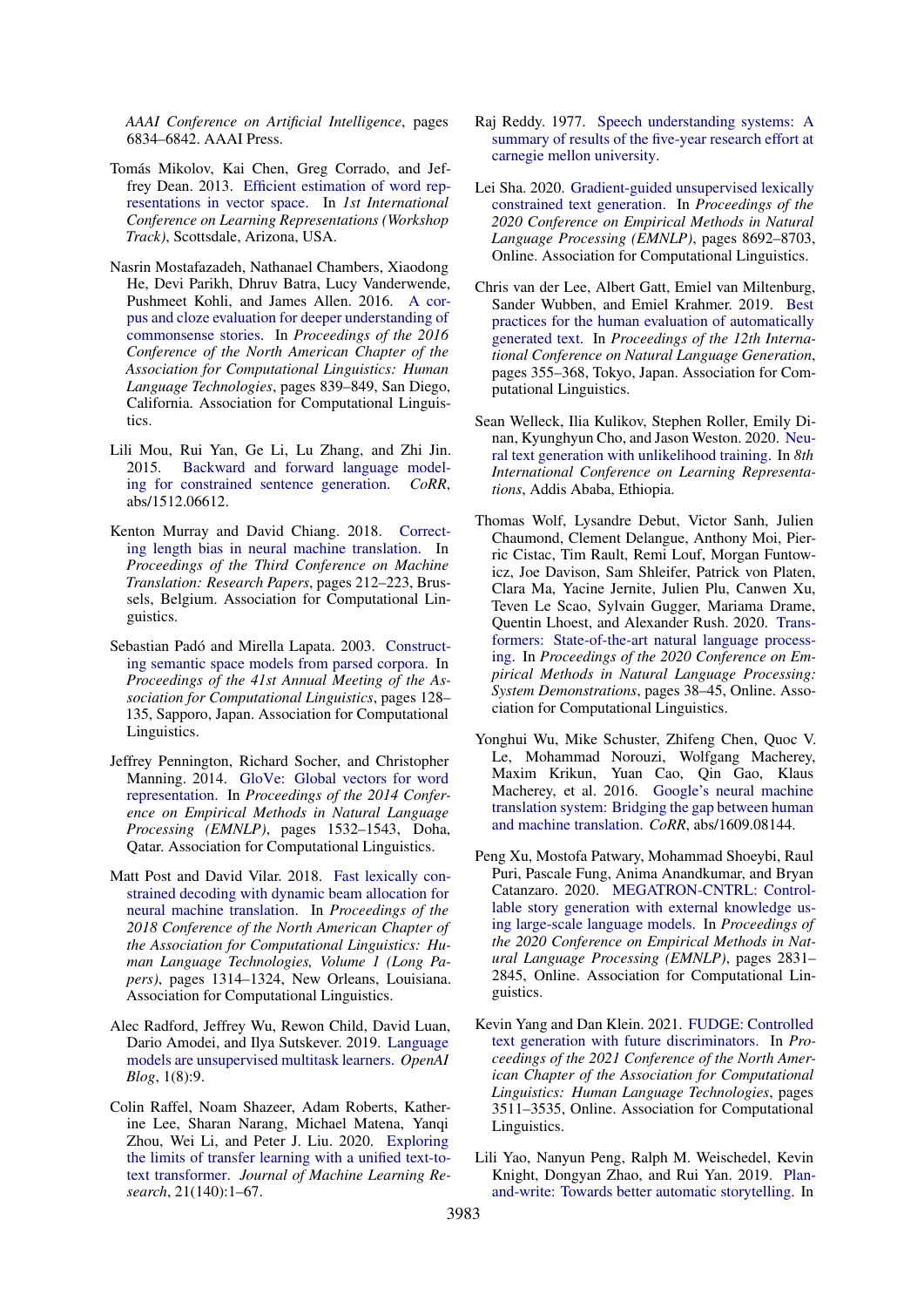*The Thirty-Third AAAI Conference on Artificial Intelligence*, pages 7378–7385. AAAI Press.

- <span id="page-11-1"></span>Lantao Yu, Weinan Zhang, Jun Wang, and Yong Yu. 2017. [Seqgan: Sequence generative adversarial](http://aaai.org/ocs/index.php/AAAI/AAAI17/paper/view/14344) [nets with policy gradient.](http://aaai.org/ocs/index.php/AAAI/AAAI17/paper/view/14344) In *Proceedings of the Thirty-First AAAI Conference on Artificial Intelligence, February 4-9, 2017, San Francisco, California, USA*, pages 2852–2858. AAAI Press.
- <span id="page-11-0"></span>Daniel M. Ziegler, Nisan Stiennon, Jeffrey Wu, Tom B. Brown, Alec Radford, Dario Amodei, Paul Christiano, and Geoffrey Irving. 2019. [Fine-tuning lan](https://arxiv.org/abs/1909.08593)[guage models from human preferences.](https://arxiv.org/abs/1909.08593) *CoRR*, abs/1909.08593.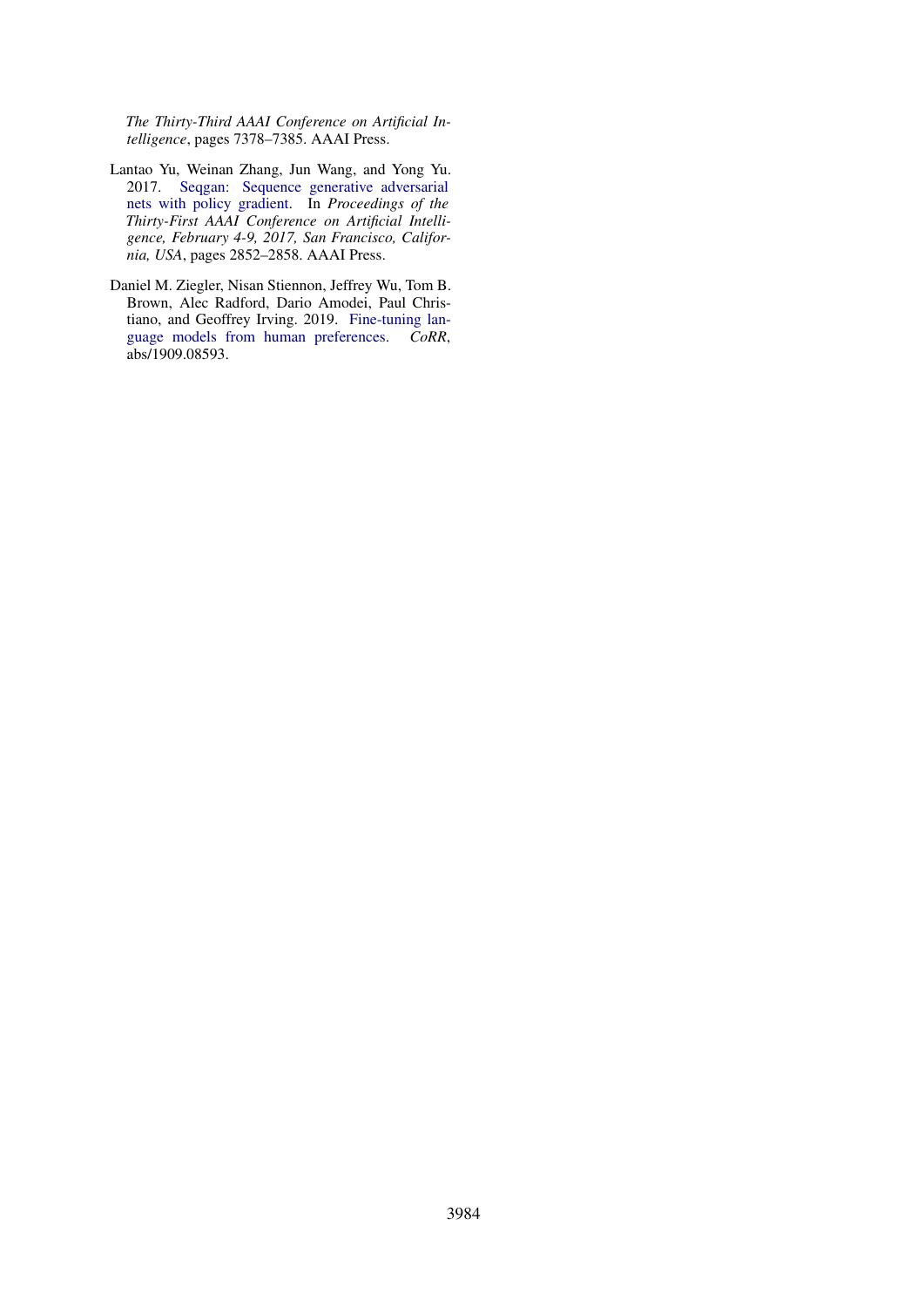# <span id="page-12-0"></span>A Evaluation Details

In this appendix we provide additional details on different aspects of our evaluation to ease reproducibility.

## A.1 Keywords for Hyperparameter Analysis

To generate the keyword sets we use in our hyperparameter analysis we use a list of 1000 common English words<sup>[12](#page-12-1)</sup>. From this list, we discard the first 500 words, which we found to be too common and from the remaining 500 words, we additionally discard stop words. Then, from the resulting list we sample 50 sets of 5 words each, which constitutes our keyword sets.

# A.2 Details of Alternative Methods

For CGMH [\(Miao et al.,](#page-9-13) [2019\)](#page-9-13), we use the same model as in the original work: a two-layer LSTM (63M parameters); and train it using a TITAN Xp 12GB GPU following the instructions from the original repository<sup>[13](#page-12-2)</sup>. For generating the samples, we run the model for  $1000$  updates with a minimum sequence length of 30 words. Similarly, Plan-and-write [\(Yao et al.,](#page-10-12) [2019\)](#page-10-12) uses an LSTM based sequence-to-sequence model with 62M parameters. We train the model for 357 epochs on a TITAN Xp 12GB GPU with the ROC story dataset [\(Mostafazadeh et al.,](#page-10-17) [2016\)](#page-10-17).

# A.3 Human Evaluation

We perform both user studies using Amazon MTurks. In each of them, we include simple comprehension questions as a control to ensure that the evaluators read the texts carefully. We discard and replace those evaluators who do not spend the minimum expected time on the study or who do not answer enough control questions correctly.

## A.4 Comparison to Human Text

To generate the news articles using the 500N-KPCrowd dataset from [Marujo et al.](#page-9-17) [\(2011\)](#page-9-17), we randomly select ten keyword-article pairs from the test set with a length ranging from 81 to 217 words (so that the articles are neither too short nor too long for human assessment). Then, from the given keywords, we first remove proper nouns, e.g., names and cities. As the number of keywords provided in some articles is quite large, we further pare this list down by randomly removing selected keywords until the proportion is one keyword per ten words of text, such that all article-keyword pairs have present the same ratio of keywords per length.

<span id="page-12-1"></span><sup>12</sup><https://github.com/powerlanguage/word-lists>

<span id="page-12-2"></span><sup>13</sup><https://github.com/NingMiao/CGMH>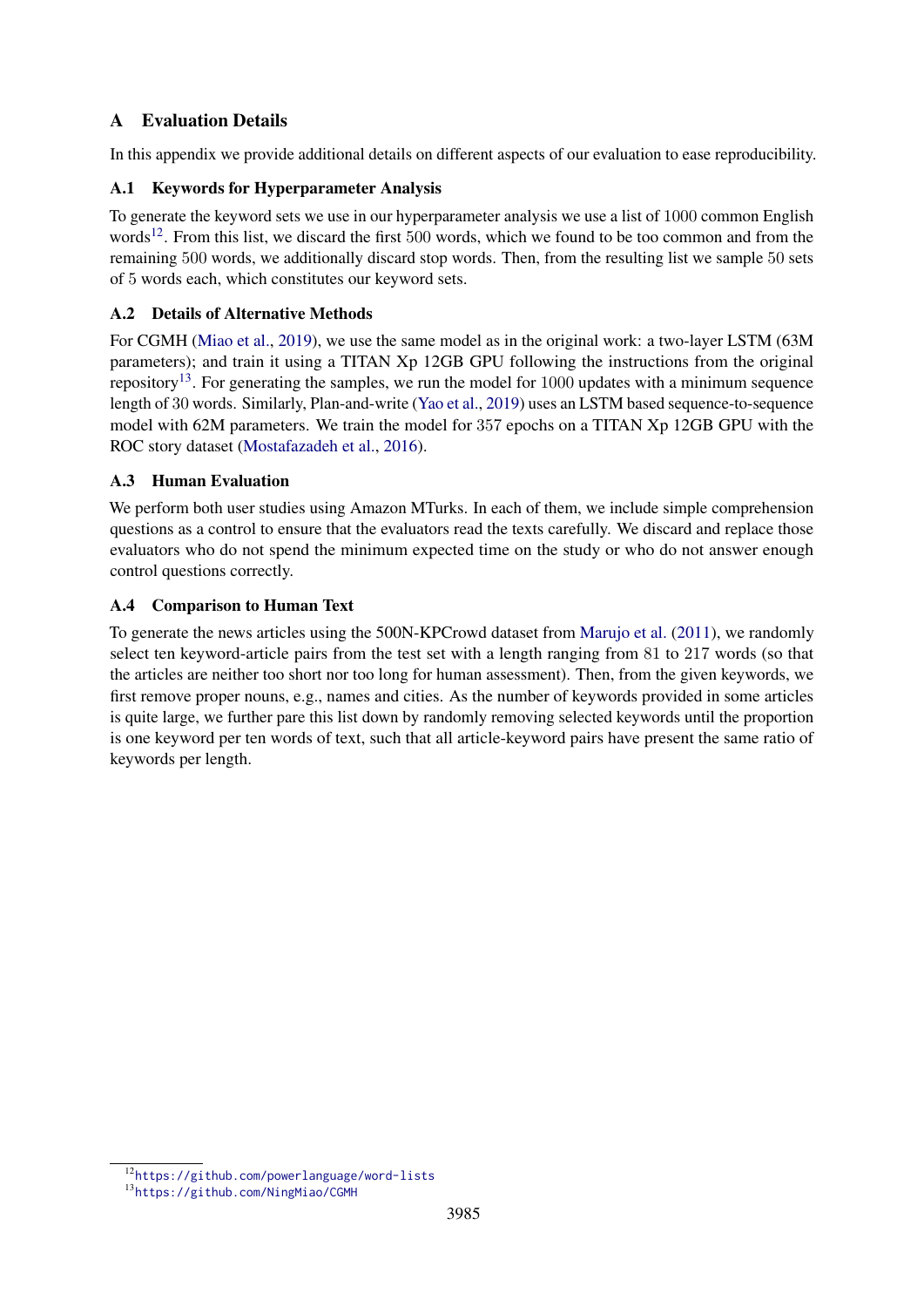| Read the 3 pieces of text below and answer the questions.                                                                                                                                                                                                                                                                                 |
|-------------------------------------------------------------------------------------------------------------------------------------------------------------------------------------------------------------------------------------------------------------------------------------------------------------------------------------------|
| Text 1<br>kate was looking for a new car. she needed a new one. she decided to buy a new one. she bought it. she<br>went home and put it in the car.<br>Text 2<br>kate_ home # bought this for my husband and decided to give it a try after he needed a stick and a bit of<br>extra action. We also purchased the OLD RELIGION keychain. |
| Text 3<br>Mr. UNK needed not only to get the idea that it had not been decided, nor because she had bought a home                                                                                                                                                                                                                         |
| Select the text that is the                                                                                                                                                                                                                                                                                                               |
| most like a product review. *                                                                                                                                                                                                                                                                                                             |
| Text 1                                                                                                                                                                                                                                                                                                                                    |
| Text 2                                                                                                                                                                                                                                                                                                                                    |
| Text 3                                                                                                                                                                                                                                                                                                                                    |
| most fluent. *                                                                                                                                                                                                                                                                                                                            |

Figure 3: Screenshot of the ROC story user study.

# <span id="page-13-0"></span>B ROC Story Survey

Here we provide a screenshot to show how our survey for method comparison looks.

# <span id="page-13-1"></span>C News Articles

# C.1 Survey

As above, here we provide a screenshot that shows how our survey for comparison to human text looks.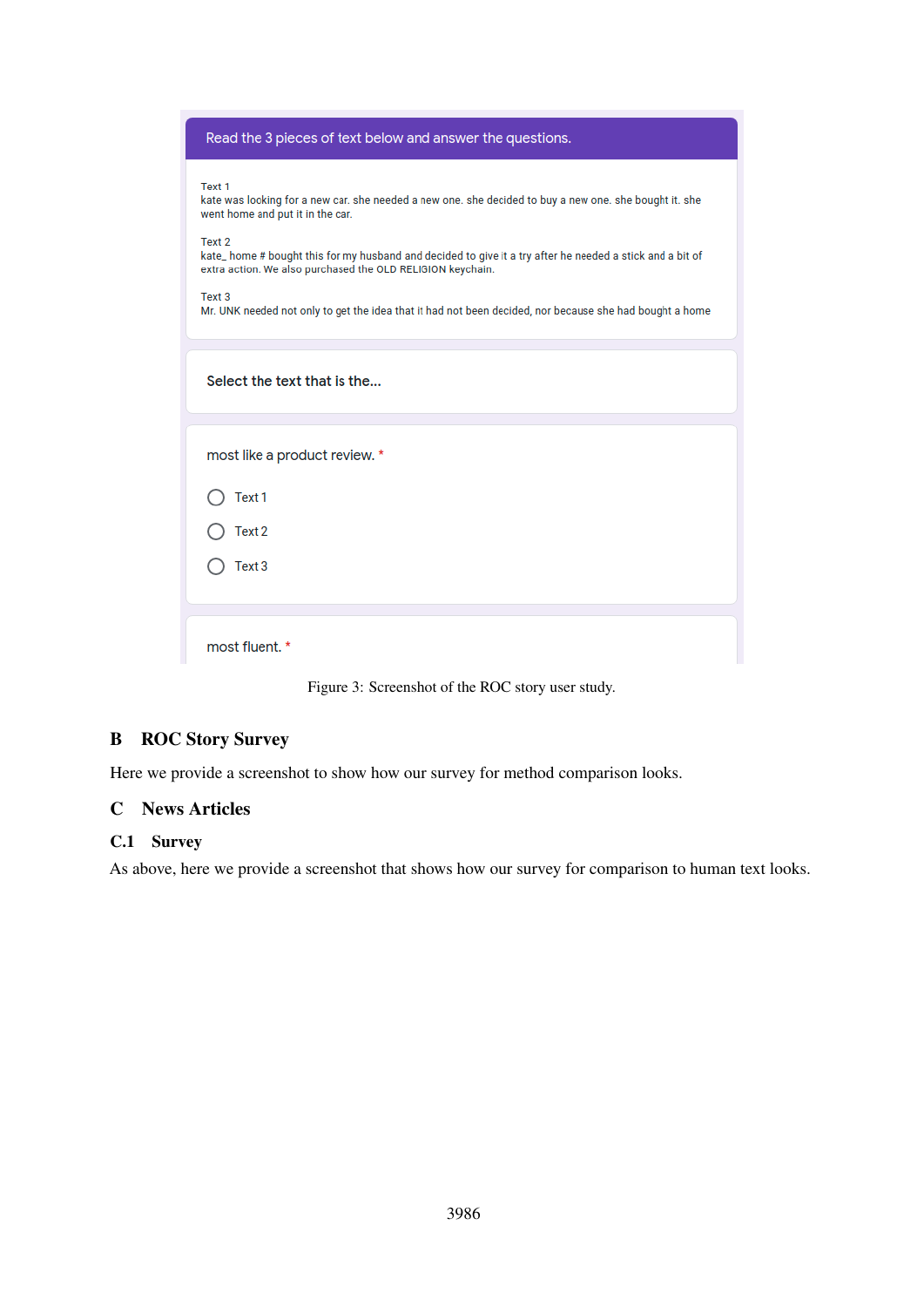\*Required

### Read the text below and answer the questions

On Wednesday, Egypt's Supreme Military Council issued a declaration which will temporarily replace the country's former constitution, dating back to 1971. The declaration is based on amendments to the old constitution which were backed by the majority of people at a referendum on March 19. The amendments mostly concern procedures for presidential and parliamentary elections, and the terms of presidency. The old constitution was abrogated by the country's military on February 13, soon after President Mubarak's resignation. Parliamentary elections in Egypt are planned for this September.

| Definitions (reminder) |  |
|------------------------|--|
|------------------------|--|

Fluency: the text can be understood easily, well, and quickly Logical Consistency: there are no contradictions in the text Naturalness: the text seems to have been written by a human

There was a referendum about the constitution in February. \*

 $\bigcap$  True

 $\bigcap$  False

| This text is (logically) consistent. * |  |  |  |  |                                                     |  |                |
|----------------------------------------|--|--|--|--|-----------------------------------------------------|--|----------------|
|                                        |  |  |  |  | $1 \quad 2 \quad 3 \quad 4 \quad 5 \quad 6 \quad 7$ |  |                |
| strongly disagree                      |  |  |  |  | 0 0 0 0 0 0 0                                       |  | strongly agree |
|                                        |  |  |  |  |                                                     |  |                |
| This text is fluent. *                 |  |  |  |  |                                                     |  |                |
|                                        |  |  |  |  | $1 \t2 \t3 \t4 \t5 \t6 \t7$                         |  |                |
| strongly disagree                      |  |  |  |  | 0000000                                             |  | strongly agree |

Figure 4: Screenshot of the news article user study.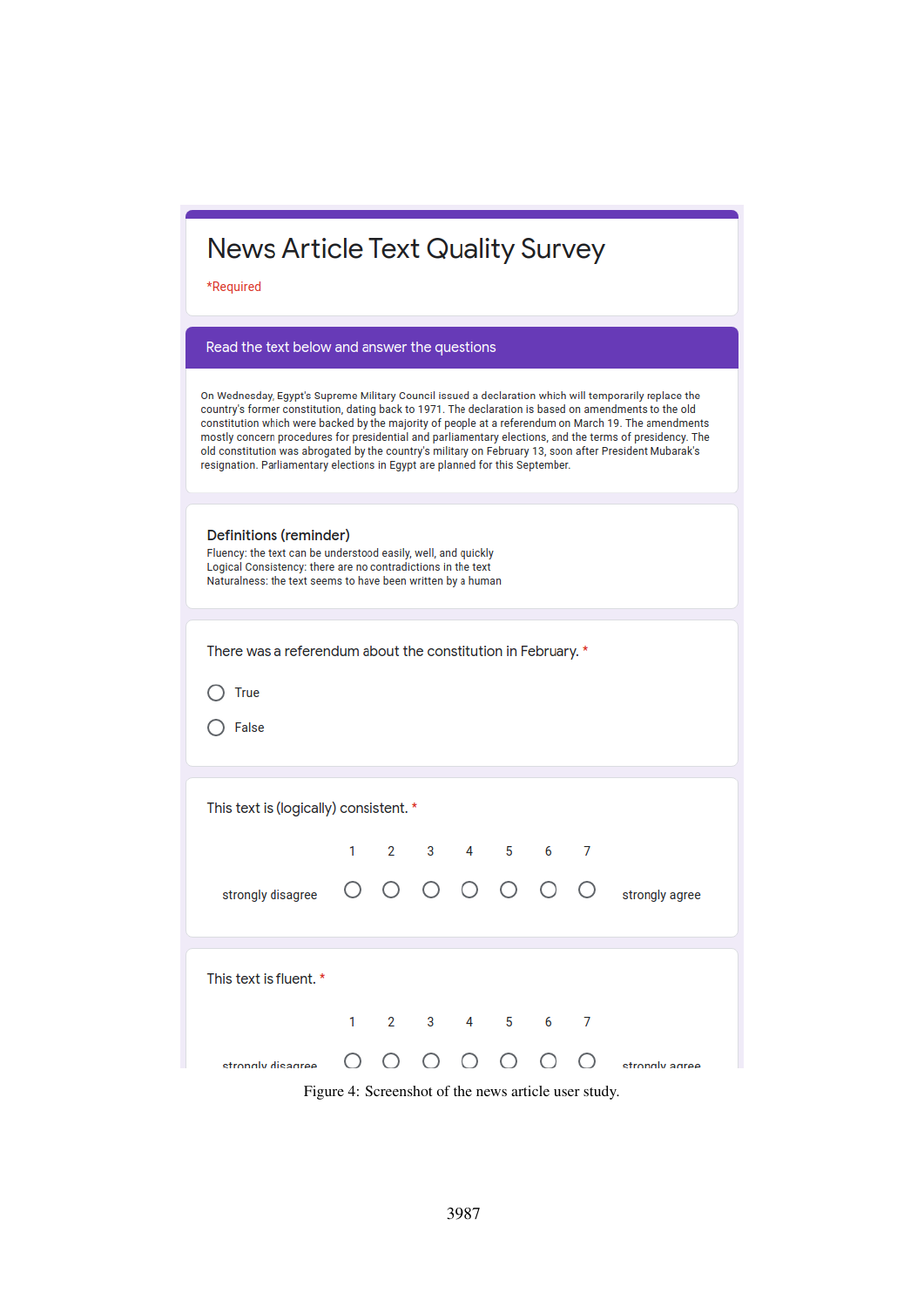## <span id="page-15-0"></span>C.2 Texts

Below we show the original news articles and the news articles generated by our method that were used in the human evaluation study. Detailed results of the study are included in Appendix [C.3.](#page-24-0)

## Text 1

Context: Johnny Depp will be asked to make a fifth Pirates Of The Caribbean film if the fourth instalment is a success. Producer Jerry Bruckheimer said he already has a screenplay

Keywords: fifth, audience, embraces, character, original, trilogy, continue, story, digital, cameras, pirates, fresh, new, carry

OURS + GPT2-774M: *Johnny Depp will be asked to make a fifth Pirates Of The Caribbean film if the fourth instalment is a success. Producer Jerry Bruckheimer said he already has a screenplay with Pirates new trilogy character Johnny Depp and digital animation studio Story Studio. The fifth film will continue the original story from the first three films and will be set in the Caribbean. "We are very excited to carry on the story of the audience's favourite Pirates of the Caribbean characters," said Bruckheimer. "We are fresh off the success of Pirates of the Caribbean: On Stranger Tides and we are looking forward to embracing the new generation of fans with a new film that will be even more exciting than the first three films." The Pirates of the Caribbean: On Stranger Tides cameras have been filming in Barranquilla since April 11. Filming will continue for two months to reach completion by May 23.*

HUMAN: *Johnny Depp will be asked to make a fifth Pirates Of The Caribbean film if the fourth instalment is a success. Producer Jerry Bruckheimer said he already has a screenplay in the works for a fifth Pirates tale, which would follow the forthcoming Pirates Of The Caribbean: On Stranger Tides. "As long as the audience embraces this one, we'll certainly try to make another one. It's really up to Johnny. He loves the character," he said. The original three Pirates blockbusters ended up as a trilogy continuing the same key characters and story line. But Jerry said On Stranger Tides - the first Pirates flick shot with digital 3D cameras - and future Pirates films will be stand-alone stories continuing the adventures of Johnny's woozy buccaneer Captain Jack Sparrow. "The audience told us (at test screenings of On Stranger Tides) what they loved about it is that it was fresh, it was new, it was a whole new story, "Jerry said. "So that will carry over into the next one, too, to give it something fresh and different."*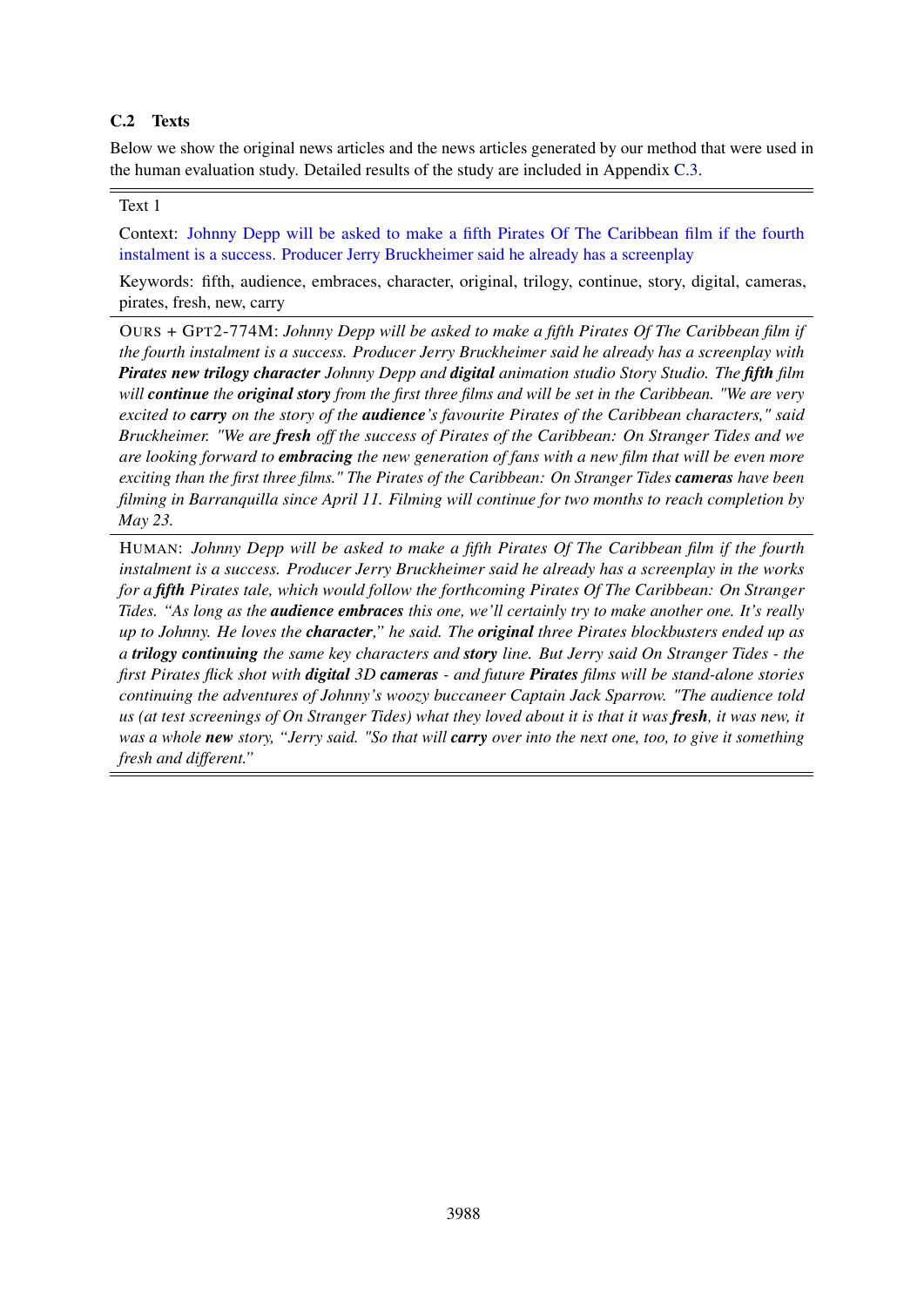Context: On Wednesday, Egypt's Supreme Military Council issued a declaration which will temporarily replace the country's former constitution, dating back to 1971. The declaration is based on amendments to the old

Keywords: constitution, majority, elections, military, resignation

OURS + GPT2-774M: *On Wednesday, Egypt's Supreme Military Council issued a declaration which will temporarily replace the country's former constitution, dating back to 1971. The declaration is based on amendments to the old constitution which were approved by the majority of military members in elections earlier this year. The new constitution will replace the previous one, which was approved by a referendum in June. The resignation of President Mohammed Morsi in July 2011 was a prerequisite for the current constitutional amendment. Civil society activists point to the judiciary, a particularly divisive institution. They accuse the military council and authorities of targeting the judiciary to weaken the role of the Egyptian people.*

HUMAN: *On Wednesday, Egypt's Supreme Military Council issued a declaration which will temporarily replace the country's former constitution, dating back to 1971. The declaration is based on amendments to the old constitution which were backed by the majority of people at a referendum on March 19. The amendments mostly concern procedures for presidential and parliamentary elections, and the terms of presidency. The old constitution was abrogated by the country's military on February 13, soon after President Mubarak's resignation. Parliamentary elections in Egypt are planned for this September.*

### Text 3

Context: A group of moderate House Democrats have initiated conversations with Republican lawmakers in a bid to try to reach a deal to tackle burgeoning federal spending. The group is being

Keywords: leaders, coalition, conservative, lawmakers, goals

OURS + GPT2-774M: *A group of moderate House Democrats have initiated conversations with Republican lawmakers in a bid to try to reach a deal to tackle burgeoning federal spending. The group is being led by conservative lawmakers and leaders of the coalition, including Reps. Chris Van Hollen (Md.), Jim McGovern (Mass.), and Jim McDermott (Wash.). The goals are to present a united front and try to provide some bipartisan credibility to the nascent spending talks. That effort will likely fail, however, as the Democratic leaders have been unable to reach agreement on a spending plan that is both ambitious and bipartisan.*

HUMAN: *A group of moderate House Democrats have initiated conversations with Republican lawmakers in a bid to try to reach a deal to tackle burgeoning federal spending. The group is being led by Reps. Jim Cooper (D., Tenn.) and Kurt Schrader (D., Ore.), both of whom are leaders of the Blue Dogs, a coalition of fiscal conservative Democrats. Tuesday, the lawmakers released a series of fiscal discipline goals, many of which are similar to the targets set in place by the deficit commission established...*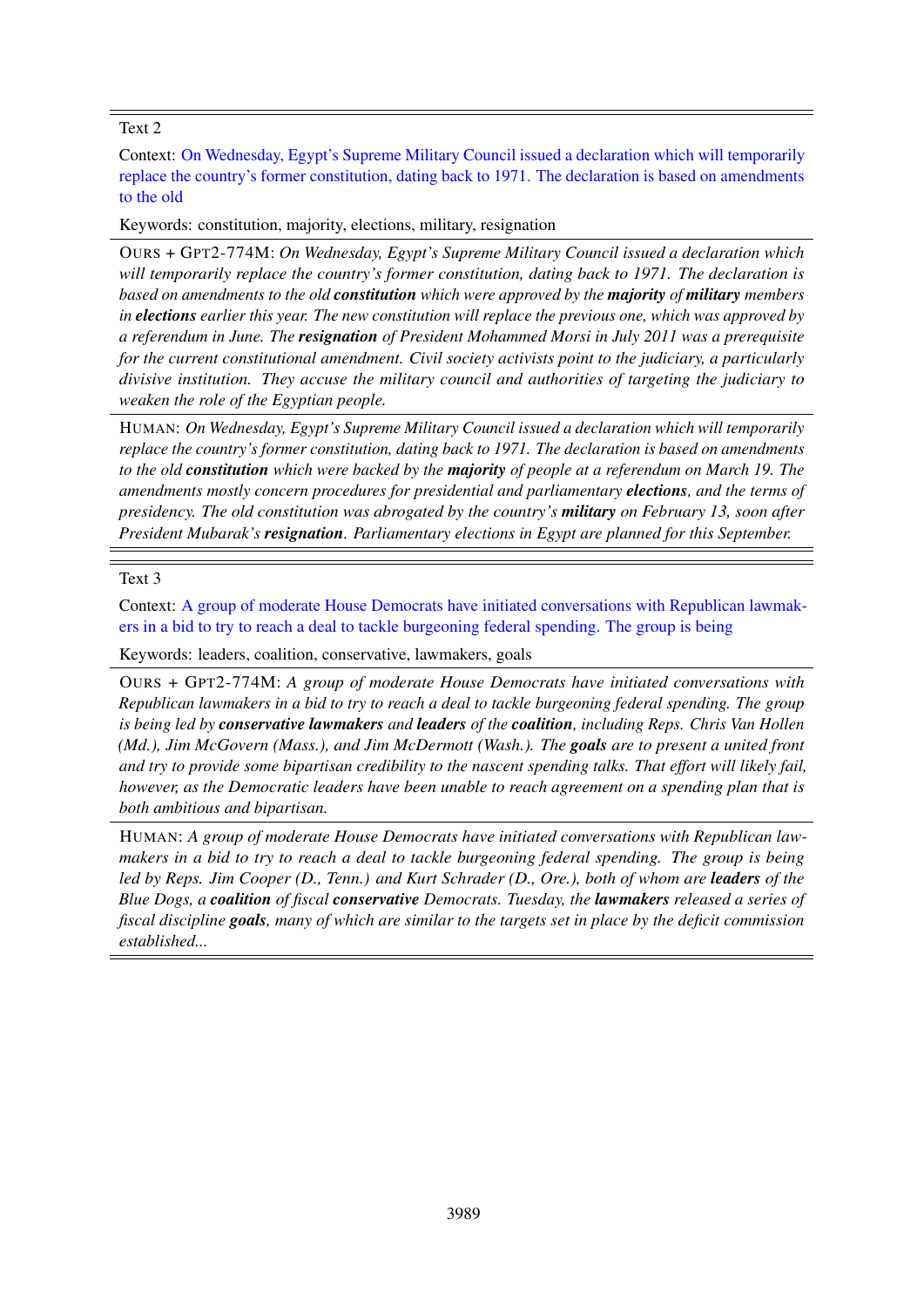Context: Oscar nominated actress Hailee Steinfeld is set to play Sleeping Beauty in a re-visioning of the classic fairytale. The 14-year-old star has signed on to play the unfortunate princess in

Keywords: movie, version, story, star, sleep, dream, role, novel, upcoming, youngest, actress, nominated, television, adaptation, classic

OURS + GPT2-774M: *Oscar nominated actress Hailee Steinfeld is set to play Sleeping Beauty in a re-visioning of the classic fairytale. The 14-year-old star has signed on to play the unfortunate princess in the adaptation of classic novel Sleeping Beauty starring actress Emma Watson. The movie will be directed by Story television and produced by DreamWorks Animation. The role of Sleeping Beauty was originally played by Australian actress Sophie Okonedo in the original version of the story. The upcoming remake will be directed by Oscar nominated director Rob Marshall. Steinfeld, who is the youngest of four siblings and a native of Melbourne, Australia, has already landed a pair of teen movies with her younger sister Zoe in Zoe and Me and Ice Age. "It's exciting to be working with DreamWorks again, and on a film like Sleeping Beauty," Steinfeld said.*

HUMAN: *Oscar nominated actress Hailee Steinfeld is set to play Sleeping Beauty in a re-visioning of the classic fairytale. The 14-year-old star has signed on to play the unfortunate princess in the new movie. It will be a spin of a version of the story which is being written by screen writer Lindsay Devlin. According to Deadline.com the new version will give the star more to do than just sleep as it will follow her as she enters a dream world and has to find her way out. Hailee is also currently being considered to play the lead role in the novel-based film Forgotten, from the upcoming book of the same name by Cat Patrick. After being one of the youngest ever actresses to be nominated for an Academy Award at this years Oscars she is set to have a busy year with several other offers on the table. The young California native had only starred in several television bit parts before landing the lead role in the Cohen Brothers adaptation of the classic John Wayne western True Grit alongside Jeff Bridges.*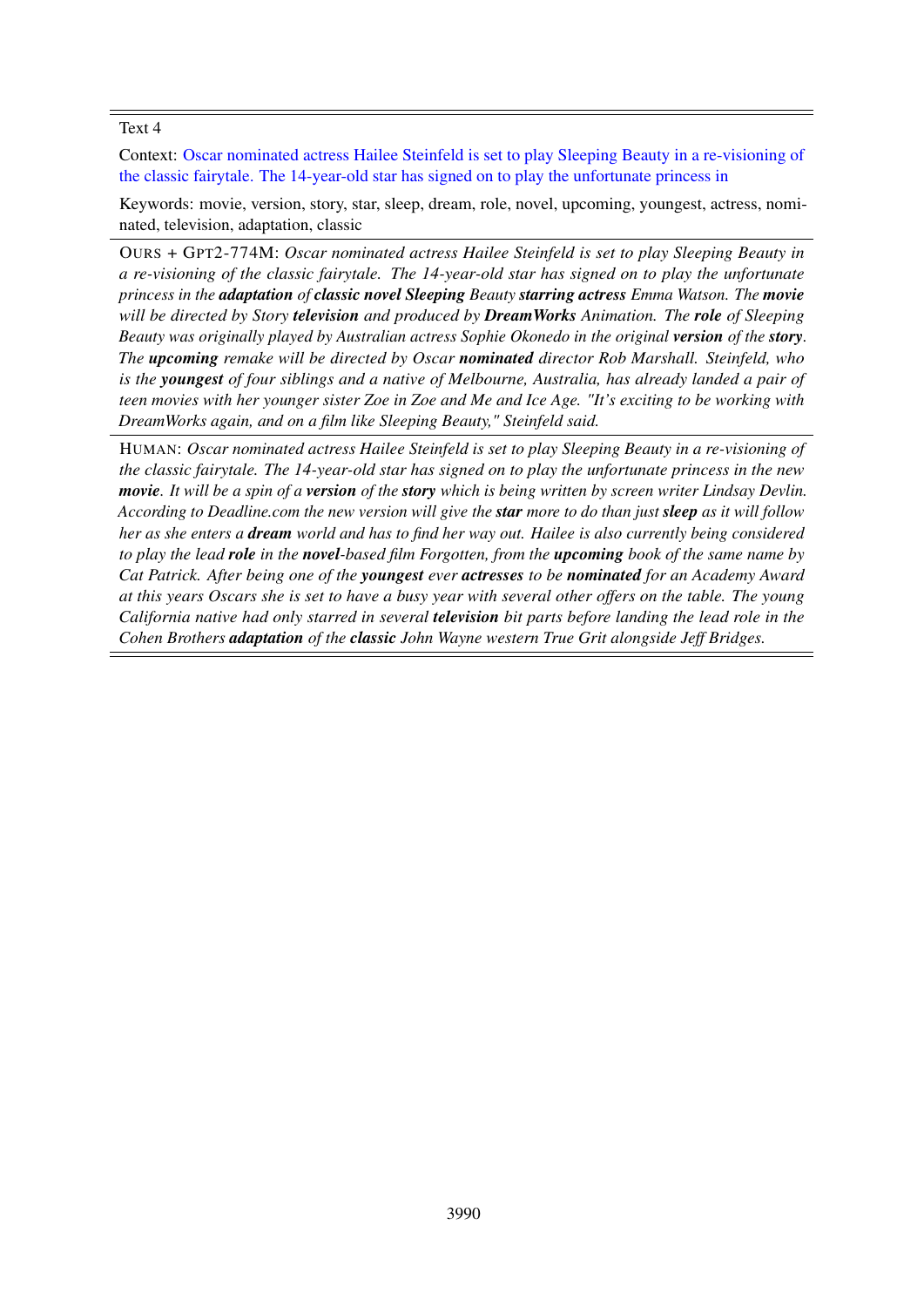Context: Pinch-hitter David Murphy delivered a tiebreaking, two-run double in the eighth inning and the Texas Rangers rallied for a 9-5 victory over the Boston Red Sox on Friday after raising

Keywords: championship, kicked, land, newcomers, home, score, played, season, victory, hits, runs, debut, strikeouts

OURS + GPT2-774M: *Pinch-hitter David Murphy delivered a tiebreaking, two-run double in the eighth inning and the Texas Rangers rallied for a 9-5 victory over the Boston Red Sox on Friday after raising their season home run total to 27. The victory was the Rangers' first since hitting 27 home runs in a season-opening win over the New York Yankees on April 1. The Rangers scored four runs in the eighth inning to take a 6-5 lead. Murphy played the role of a pinch hitter in the eighth inning and kicked a single to right field to score Mark Trumbo and make it 7-5. The Rangers scored four more runs in the ninth inning to land the win. Matt Bush hit a two-run homer to right field and Prince Fielder hit a two-run double to left field to make it 9-5. The strikeouts were the most the Rangers have allowed in a game since debuting with 26 in a win over the New York Yankees on April 1. The championship of the American League West will be decided on Sunday when the Rangers host the newcomers the Los Angeles Angels.*

HUMAN: *Pinch-hitter David Murphy delivered a tiebreaking, two-run double in the eighth inning and the Texas Rangers rallied for a 9-5 victory over the Boston Red Sox on Friday after raising their American League championship flag. Murphy's slicing liner off Daniel Bard (0-1) kicked up chalk when it landed on the left-field line. That sent Rangers newcomers Mike Napoli and Yorvit Torrealba home to break a 5-all tie. Murphy scored on a double by Elvis Andrus before another double by AL MVP Josh Hamilton. Napoli, Ian Kinsler and Nelson Cruz all homered off Jon Lester for Texas, which played its season opener exactly five months after a Game 5 loss to San Francisco at home ended its first World Series. Darren Oliver (1-0) got the victory after allowing a tying homer to David Ortiz in the eighth. Adrian Gonzalez had two hits and drove in three runs in his Boston debut. Carl Crawford went 0 for 4 with three strikeouts while leaving a runner in scoring position each at-bat.*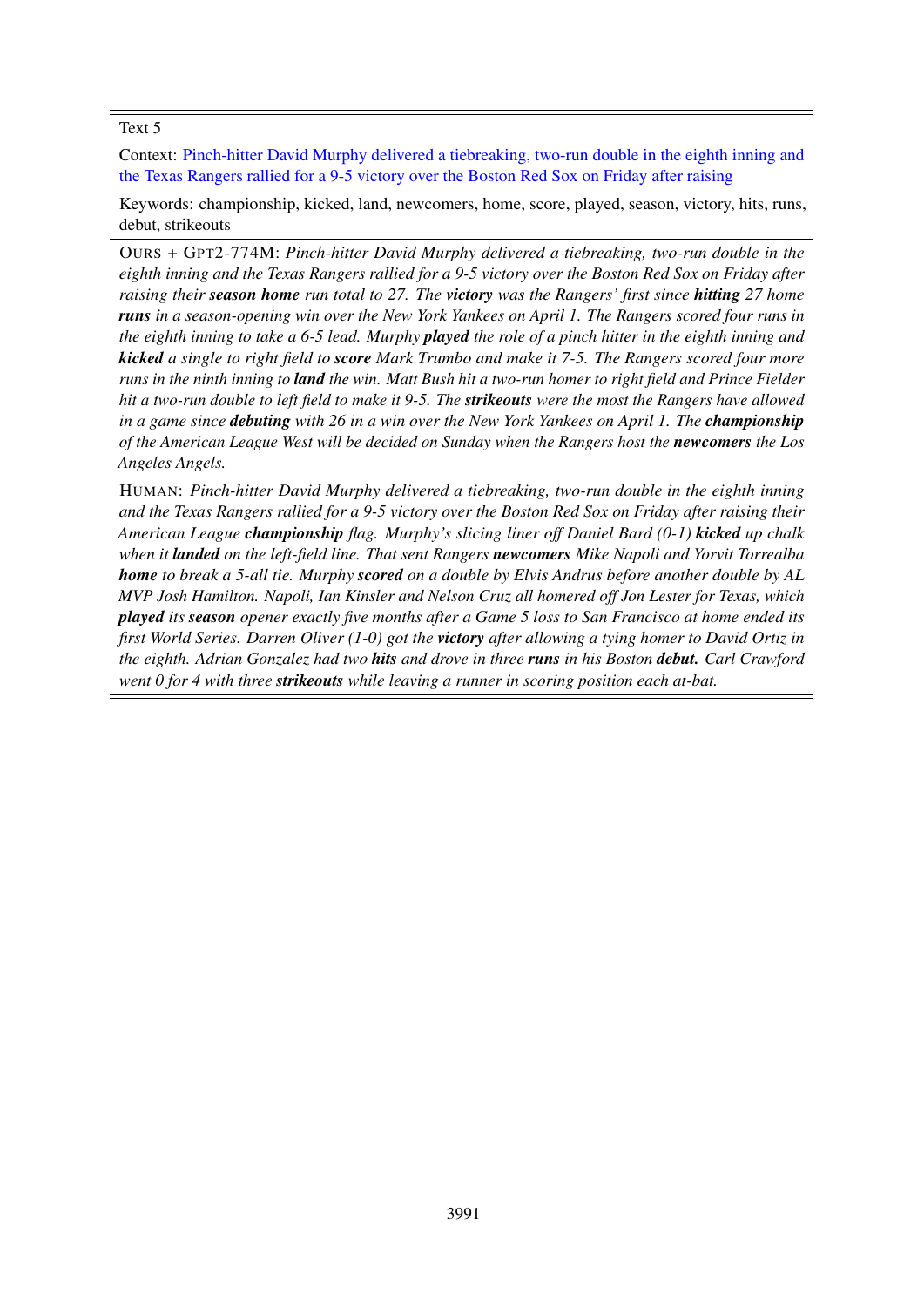Context: An Alaska lawmaker introduced an amendment Friday that would give oil companies a tax break provided they pledged to increase production. Alaska Gov. Sean Parnell, a Republican, unveiled plans for

Keywords: barrels, production, pipeline, companies, investments, oil, tax, message, legislators, strategy, future, amendment, restrictions, companies, tax, increase, percentage, benefit

OURS + GPT2-774M: *An Alaska lawmaker introduced an amendment Friday that would give oil companies a tax break provided they pledged to increase production. Alaska Gov. Sean Parnell, a Republican, unveiled plans for a tax credit for oil companies that increase production. Pipeline companies would benefit from tax breaks as well. The amendment would restrict oil companies from receiving a tax credit if they increase production by more than 10 percent a year for five years and invest more than \$1 billion in future projects. The legislation is expected to be introduced in the House and Senate this week. Parnell said the percentage increase would be based on the amount of barrels of oil produced by the company. "This is a great opportunity for us to help the oil industry grow and create jobs," Parnell said. The strategy is expected to be controversial in Alaska, where the oil industry has been a major employer and a major contributor to the state's economy. The state has the nation's third-largest oil reserves and is home to the world's largest crude oil messageboard.*

HUMAN: *An Alaska lawmaker introduced an amendment Friday that would give oil companies a tax break provided they pledged to increase production. Alaska Gov. Sean Parnell, a Republican, unveiled plans for 1 million barrels of oil production per day through the Trans-Alaska pipeline system within the next decade. Parnell said he was proposing a tax break for oil companies to encourage investments and to erase declines in state oil production. "The time to reduce oil taxes is now and I am asking all Alaskans to send a clear message to legislators in Juneau that a "do-nothing" strategy is unacceptable because Alaskas´ future is at stake," he said in a statement. But state Rep. Bob Miller, D-Fairbanks, introduced an amendment that would put certain restrictions on oil companies. Under Millers plan, ´ companies would get a tax break until January 2017. After that, they would need to have increased production by 10 percent of current levels to continue getting a break and increase production by another 2 percent each year beyond 2017. "We want to be sure that they are earning the breaks that we are giving," Miller said in a statement. "This amendment says heres the ´ benefit. If you do not make certain metrics for the benefit of Alaska, we withdraw those benefits."*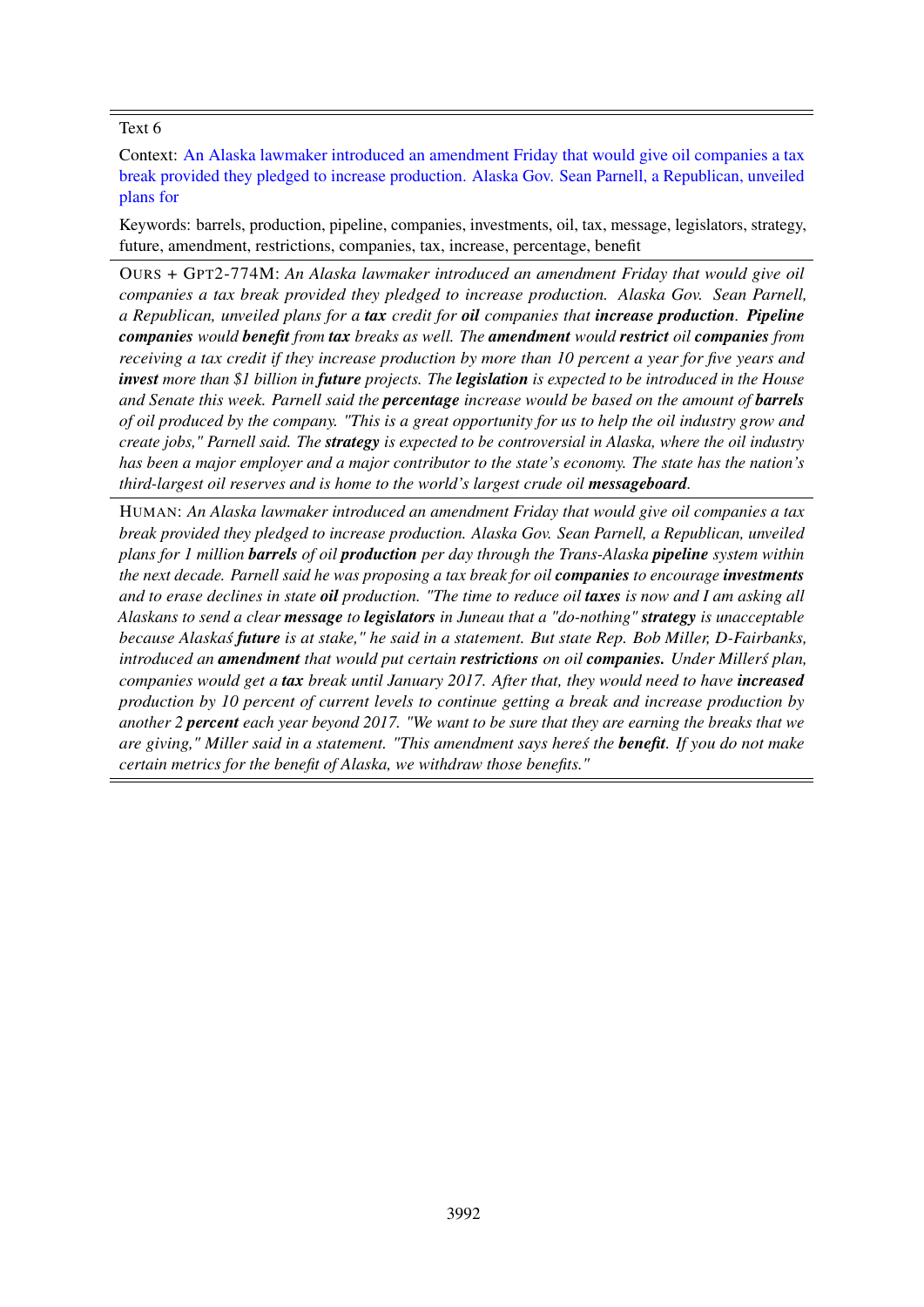Context: At a government laboratory in Alabama, workers in blue coats unload envelopes packed with small filters that trapped air particles in Hawaii, Alaska and elsewhere. The discs are placed in

Keywords: devices, traces, radioactive, materials, ocean, dangerous, workers, disaster, radiation, environmental, administration, federal, consumers, crisis, water

OURS + GPT2-774M: *At a government laboratory in Alabama, workers in blue coats unload envelopes packed with small filters that trapped air particles in Hawaii, Alaska and elsewhere. The discs are placed in a water-filled device called a " federal environmental control and radiation protection system," or E consumers, which traces radioactive material to the ocean floor. The workers put the discs in a machine that separates the dangerous particles from the rest of the water. The process is called " crisis management " and is used to deal with disasters such as the Fukushima nuclear disaster in Japan in 2011. The E consumers are also used to deal with the fallout from the Chernobyl nuclear disaster in 1986 in the Ukraine. The federal government has spent \$5 billion on the system since the administration of President George W. Bush signed the U.S. Environmental Protection Agency Reactor Resilience Initiative, a 35-year program that aims to turn the Fukushima Daiichi nuclear plant's reactors into low-carbon and efficient power plants. It has provided \$1 billion each year since it was established in the aftermath of the tragedy. If each E consumer is turned on once a year for 40 years, a certain percentage of radioactivity on the Pacific Ocean floor will be removed. This includes particulates in the ocean bottom, as well as radioactive materials such as uranium. It also includes contaminated groundwater.*

HUMAN: *At a government laboratory in Alabama, workers in blue coats unload envelopes packed with small filters that trapped air particles in Hawaii, Alaska and elsewhere. The discs are placed in lead-lined, barrellike devices for testing to make sure no traces of radioactive materials have wafted across the Pacific Ocean from Japan. So far, the sea breeze in places such as Honolulu is no more dangerous than the pollen-laden air of the Deep South, according to officials. Still, the 60 or so workers in the 72,000-square-foot building will be the first to know if the Japanese disaster spreads harmful amounts of radiation to the U.S. On Wednesday, the Environmental Protection Agency and the Food and Drug Administration said very low levels of radiation had turned up in a sample of milk from Washington state, but federal officials assured consumers not to worry. The FDA said such findings were to be expected in the coming days because of the nuclear crisis in Japan and that the levels were expected to drop relatively quickly. The EPA said it was increasing the level of nationwide monitoring of milk, precipitation and drinking water.*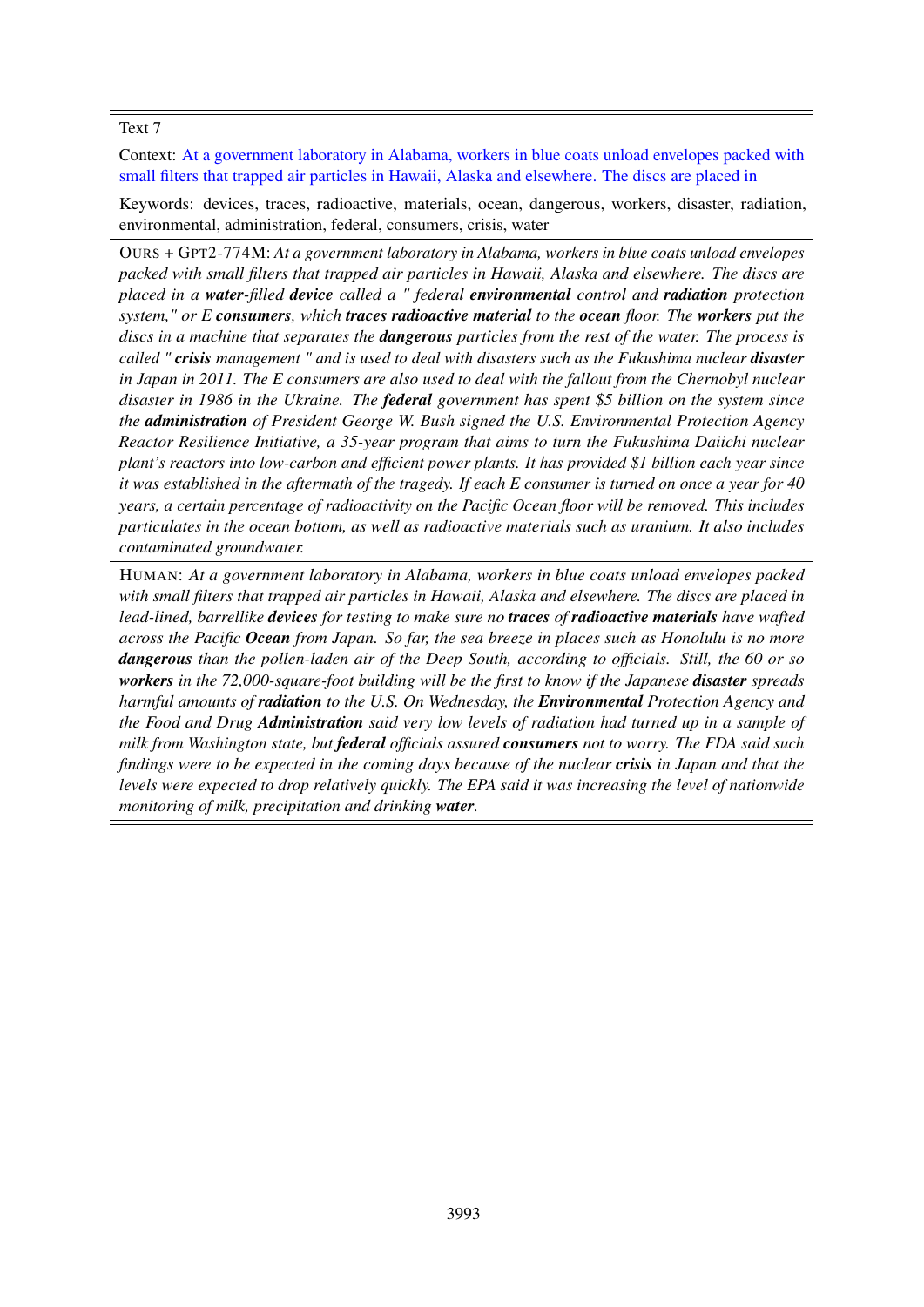Context: A 25-year-old German man has been arrested for allegedly burying a cache of bombs near a German soccer stadium in a blackmail plot, authorities say. The unnamed German national was

Keywords: german, arrested, explosives, garage, stadium, federal, criminal, investigation, bombs, home, embassy, information, blackmail, criminal, terrorist, organizations, safe

OURS + GPT2-774M: *A 25-year-old German man has been arrested for allegedly burying a cache of bombs near a German soccer stadium in a blackmail plot, authorities say. The unnamed German national was arrested in the German city of Leipzig on Monday, federal prosecutors said. Investigators believe the explosives were hidden in a home garage and bombs were hidden in a safe in the garage, according to the Criminal Criminal Information Service. The suspect is suspected of blackmailing a German soccer stadium security guard and threatening to detonate a terrorist attack if he didn't comply with his demands, the prosecutors said. The suspect is also suspected of trying to obtain information about organizations and individuals involved in the soccer stadium security. The suspect is suspected of blackmailing a German soccer stadium security guard and threatening to detonate a terrorist attack if he didn't comply with his demands, the prosecutors said. The suspect is also suspected of trying to obtain information about organizations and individuals involved in the soccer stadium security. Embassy Security Blog discusses the "Security Update".*

HUMAN: *A 25-year-old German man has been arrested for allegedly burying a cache of bombs near a German soccer stadium in a blackmail plot, authorities say. The unnamed German national was arrested in Cologne on Tuesday after allegedly placing the explosives in a parking garage near the Westfalenstadion in Dortmund, home of the Borussia Dortmund team, the Federal Office of Criminal Investigation told The Local news agency. The bombs were safely defused, and three more were found at the man's home in Krefeld, officials said. Investigators said they began tracking the man after he emailed the German Embassy in Pakistan, offering information about two planned attacks in Germany by a group. The warning appeared to be a blackmail bid and was worded like an unsolved attempted blackmail case last year. "The suspect apparently acted alone with a general criminal motive," a federal spokesman said. "There are absolutely no ties to terrorist or Islamist organizations." Authorities say he admitted placing the bombs. Dortmund police spokesman Michael Stein told the BBC: "We expect no security threat at all for the upcoming Bundesliga match on Saturday. Visitors are invited to come to Dortmund. They will be safe here."*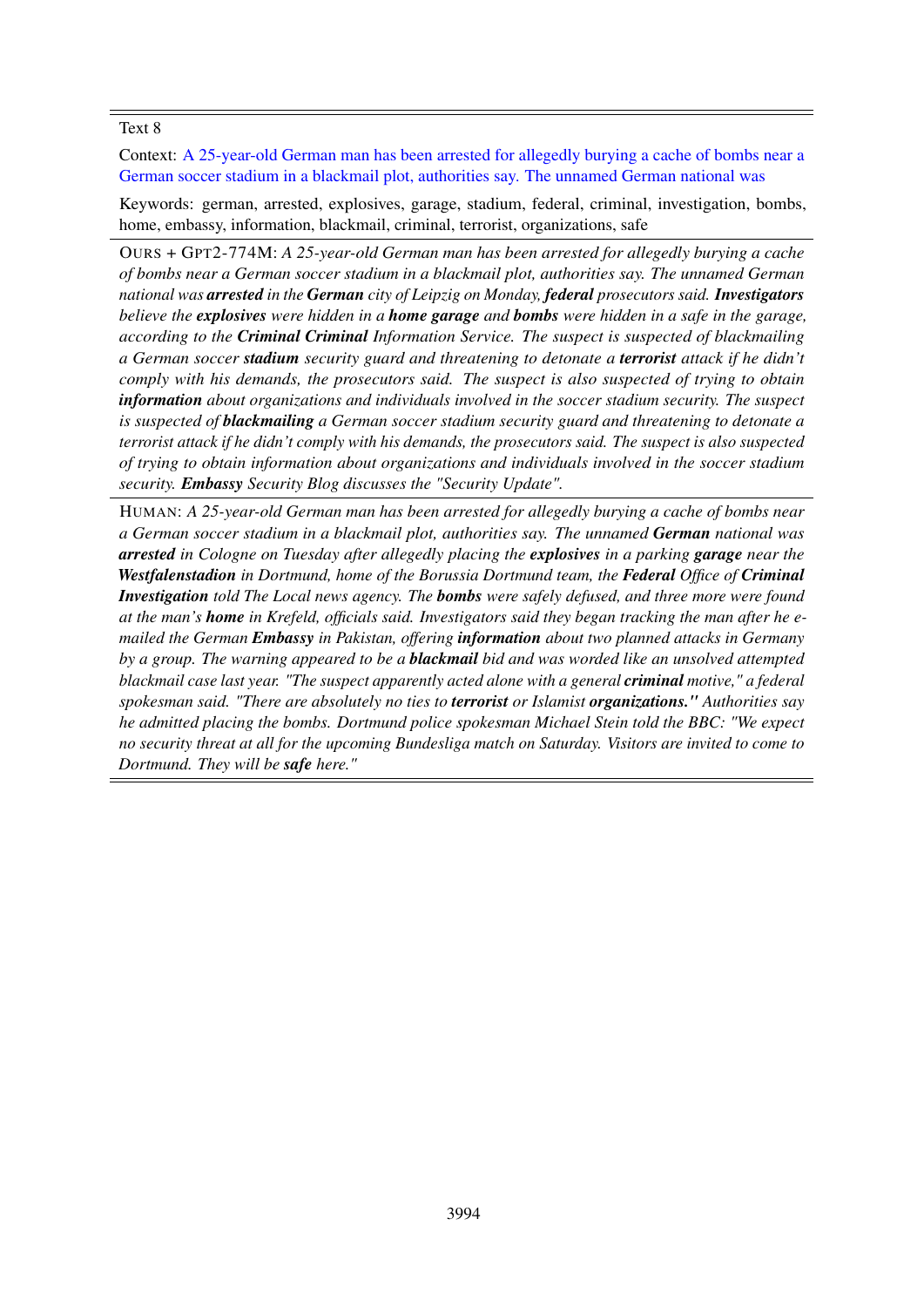Context: I'd enjoy reading the citation of constitutional authority for this: "The bill then says if the Senate does not act, then H.R. 1 [the House-passed bill that cuts \$61 billion]

Keywords: senate, shutdown, pay, unconstitutional, prevention, legislation, president, sign, law, senate, compromise, problem, effort, attention, deal, option

OURS + GPT2-774M: *I'd enjoy reading the citation of constitutional authority for this: "The bill then says if the Senate does not act, then H.R. 1 [the House-passed bill that cuts \$61 billion] will become law without Senate action. This legislation is unconstitutional because Senate President Pro Tempore (and the signers of the Constitution) have the option of not passing it. This problem does not exist in the House bill. This is the same effort that has been going on for years to get the Senate to act on the shutdown deal, and it has not worked. The compromise that was reached last week was not enough to get the attention of the Senate to act on the bill. So now they are paying the price for not acting prevention of a government shutdown happening, which all sides recognize will happen, eventually.*

HUMAN: *I'd enjoy reading the citation of constitutional authority for this: "The bill then says if the Senate does not act, then H.R. 1 [the House-passed bill that cuts \$61 billion] will be the law of the land. In addition to that, it says that if all else fails, and the Senate brings about a shutdown, then members should not get their pay." That's House Majority Leader Eric Cantor describing his "Government Shutdown Prevention Act." The problem is, this would be blatantly unconstitutional: The Senate needs to pass the same piece of legislation the House does, and the president needs to either sign it or have his veto overturned. That's how deem-and-pass worked with the health-care law, for instance: Both the Senate and the House passed the same pieces of legislation, and then the president signed them. But it seems Cantor merely misspoke. I've clarified with both his office and Boehner's office that they believe the Senate and the president would still play their traditional roles. That means deem-and-pass isn't, as Cantor suggests, an alternative to actually striking a compromise. It's just an effort to message the shutdown that'll happen if a law isn't passed. The problem for Cantor is that by misdescribing how the gambit would work, he's drawing attention to the fact that it can't. At the end of the day, we need an actual deal here. There's no other option.*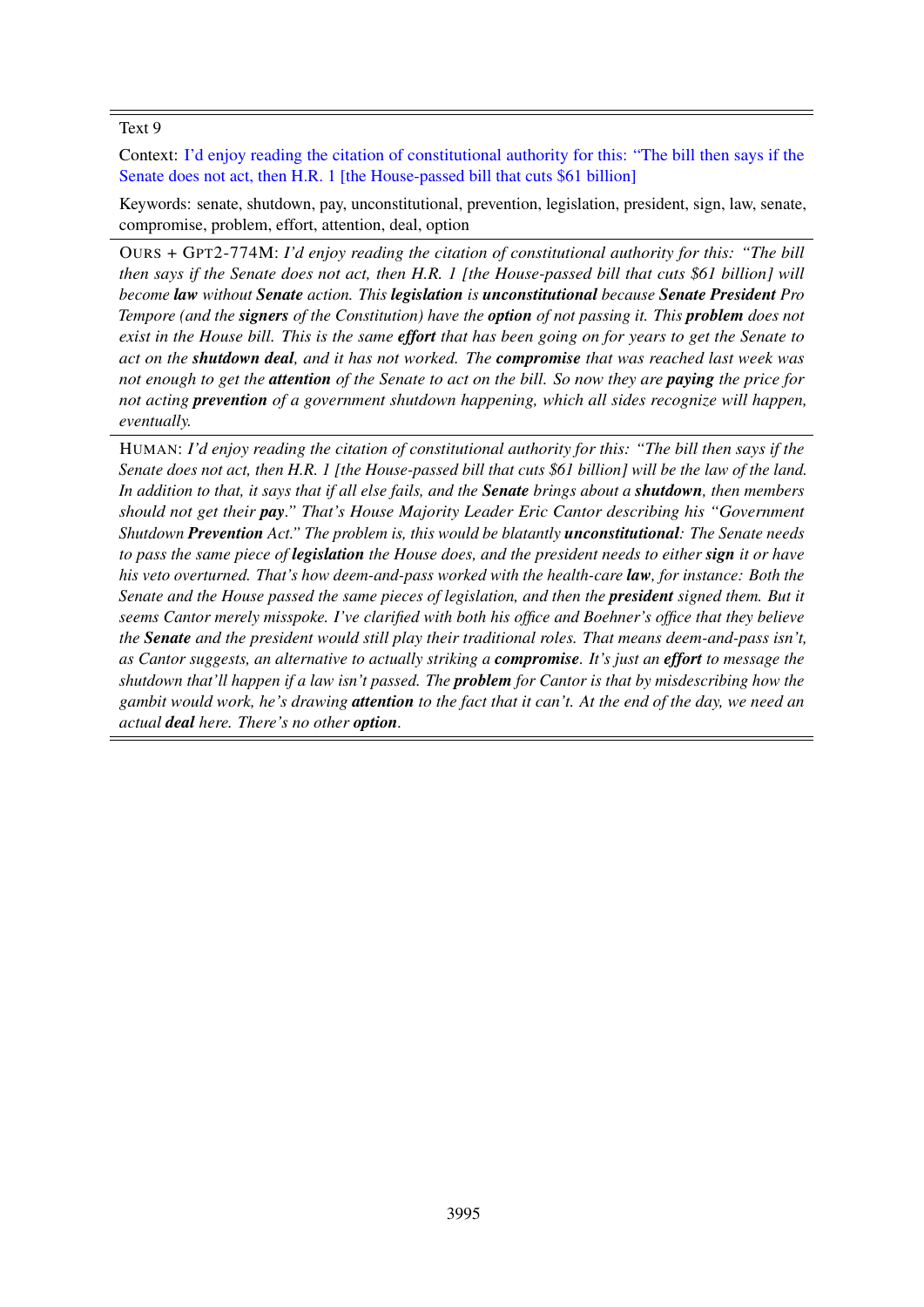Context: We tend to think of Seattle in stereotypical ways: earthy, mellow, panoramic, rainy. But it's not all Patagonia and lattes out there, as the news yesterday about the Justice Department's

Keywords: investigation, police, force, discriminating, yesterday, robbery, suspect, detective, african, native, knife, chief, investigation, justice

OURS + GPT2-774M: *We tend to think of Seattle in stereotypical ways: earthy, mellow, panoramic, rainy. But it's not all Patagonia and lattes out there, as the news yesterday about the Justice Department's investigation of police force in Seattle shows. The Justice Department investigation, which was announced yesterday, is focused on the Chief of Police, who is African American, and the Seattle Police Department, which is Native American. The Seattle Police Department has been under federal investigation for a long time. The Justice Department has suspected that the Seattle Police Department has discriminated against African Americans and other minorities. The detective in charge of the investigation, who is white, is a member of the department's Professional Standards Bureau. The investigation has been going on for a long time. The robbery of a black man in Seattle in the early 1990s was one of the first cases that the Professional Standards Bureau investigated. The detective in charge of the investigation, who is white, was a knife-wielding undercover officer. There have been other violent incidents involving white Seattle police officers and Asian men.*

HUMAN: *We tend to think of Seattle in stereotypical ways: earthy, mellow, panoramic, rainy. But it's not all Patagonia and lattes out there, as the news yesterday about the Justice Department's investigation of Seattle police would indicate. The DOJ is looking into a possible pattern of the SPD using excessive force and discriminating against minorities, Justice announced here yesterday. At issue in the federal investigation are several high-profile incidents involving police violence. Last April, a detective was videotaped kicking a Latino robbery suspect and stating that he would beat the "Mexican piss" out of the suspect; In June, an officer was videotaped punching a 17-year-old African American girl who protested the arrest of a friend for jaywalking; and, In August, police shot a Native American woodcarver after he faied to drop his carving knife. Seattle Police Chief John Diaz told the Seattle Times that he welcomes the DOJ investigation and considers it like a "free audit." "We have nothing to hide," he said. "We've been open and transparent with the Department of Justice, which makes for a good working relationship."*